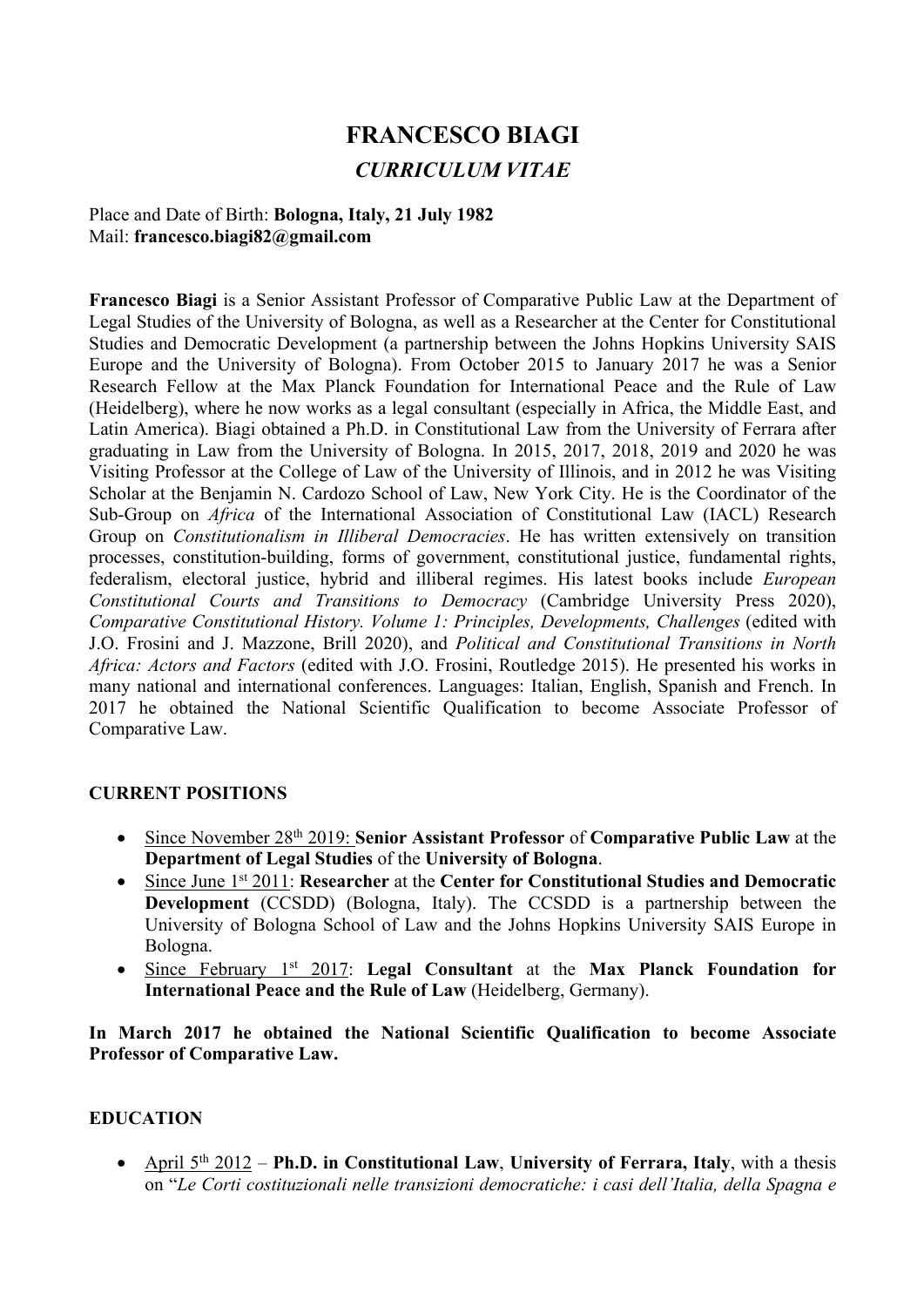*della Repubblica ceca*" [Constitutional Courts in Democratic Transitions: The Cases of Italy, Spain and the Czech Republic].

- o In 2012 the research was awarded best Ph.D. thesis in Constitutional Law at the University of Ferrara by the *Istituto Universitario di Studi Superiori* (IUSS). The thesis was also published in "*Annali online* – *Pubblicazioni dello IUSS*".
- o Ranked third for the best Ph.D. thesis in the field of public law in Academic Year 2012/2013, an award assigned by the *Collana di Studi "Sovranità, Federalismo, Diritti"*, under the patronage of the *Gruppo di Pisa*.
- November 6<sup>th</sup> 2007 *Laurea Specialistica* (MA) in Law, University of Bologna, Italy, with a thesis in Comparative Public Law on "*Gli organi elettorali in America Latina: analisi comparatistica*" [Electoral Bodies in Latin America: A Comparative Analysis]. Final Mark 110/110 *cum laude*.
- March 14<sup>th</sup> 2005 *Laurea Triennale* (BA) in Law, University of Bologna, Italy, with a thesis in Islamic Law on "*La nuova Mudawwana ahwal al-al-shakhsiyya marocchina*" [The New Moroccan Mudawwana]. Final Mark 110/110 *cum laude*.
- July 5th 2001 **High School Diploma** at the Liceo Ginnasio Statale "L. Galvani", Bologna, Italy. Final Mark 93/100.

## **WORK EXPERIENCE IN ITALY**

- April 1st 2012 March 31st 2014; June 1st 2014  $30^{th}$  September 2015; February 1st 2017 July 31st 2018; November 1st 2018 – October 31st 2019: **Postdoctoral Research Fellow in Comparative Public Law** at the **Department of Legal Studies** of the **University of Bologna**.
- Academic Years 2017/2018, 2018/2019 and 2019/2020: **Adjunct Professor** at the **Department of Legal Studies** of the **University of Bologna**.
- A.A. 2014/2015: **Teaching Assistant of Constitutional Law**, **University of Insubria**, Como.
- Academic Years 2012/2013 and 2013/2014: **Teaching Assistant of Public Law** in the course "*Introduction to the Legal System – Module 2*", **Bocconi University**, Milan.
- Academic Years 2009/2010, 2010/2011, 2011/2012: **Teaching Assistant of Italian and Comparative Constitutional Law**, Faculty of Political Science, **University of Bologna**.
- Academic Year 2010/2011: **Teaching Assistant of Comparative Public Law**, Faculty of Law, **University of Bologna**.
- Academic Years 2008/2009, 2009/2010 and 2010/2011: **Affiliated Scholar** of the **Center for Constitutional Studies and Democratic Development**.

## **WORK AND STUDY EXPERIENCES ABROAD**

- March 2015; March 2017; March 2018; March 2019; March 2020: **Visiting Professor** at the **College of Law of the University of Illinois**, Champaign-Urbana, USA (**course on Comparative Constitutional Law**).
- October 1st 2015 31 January 2017: **Senior Research Fellow** at the **Max Planck Foundation for International Peace and the Rule of Law** (Heidelberg, Germany).
- Since October 2015: **Trainings** and **consultancies in Africa, the Middle East, and Latin America** (in particular **Jordan, Palestine, Somalia and Chile**), mainly within the framework of the activities organized by the Max Planck Foundation for International Peace and the Rule of Law (see below in greater details).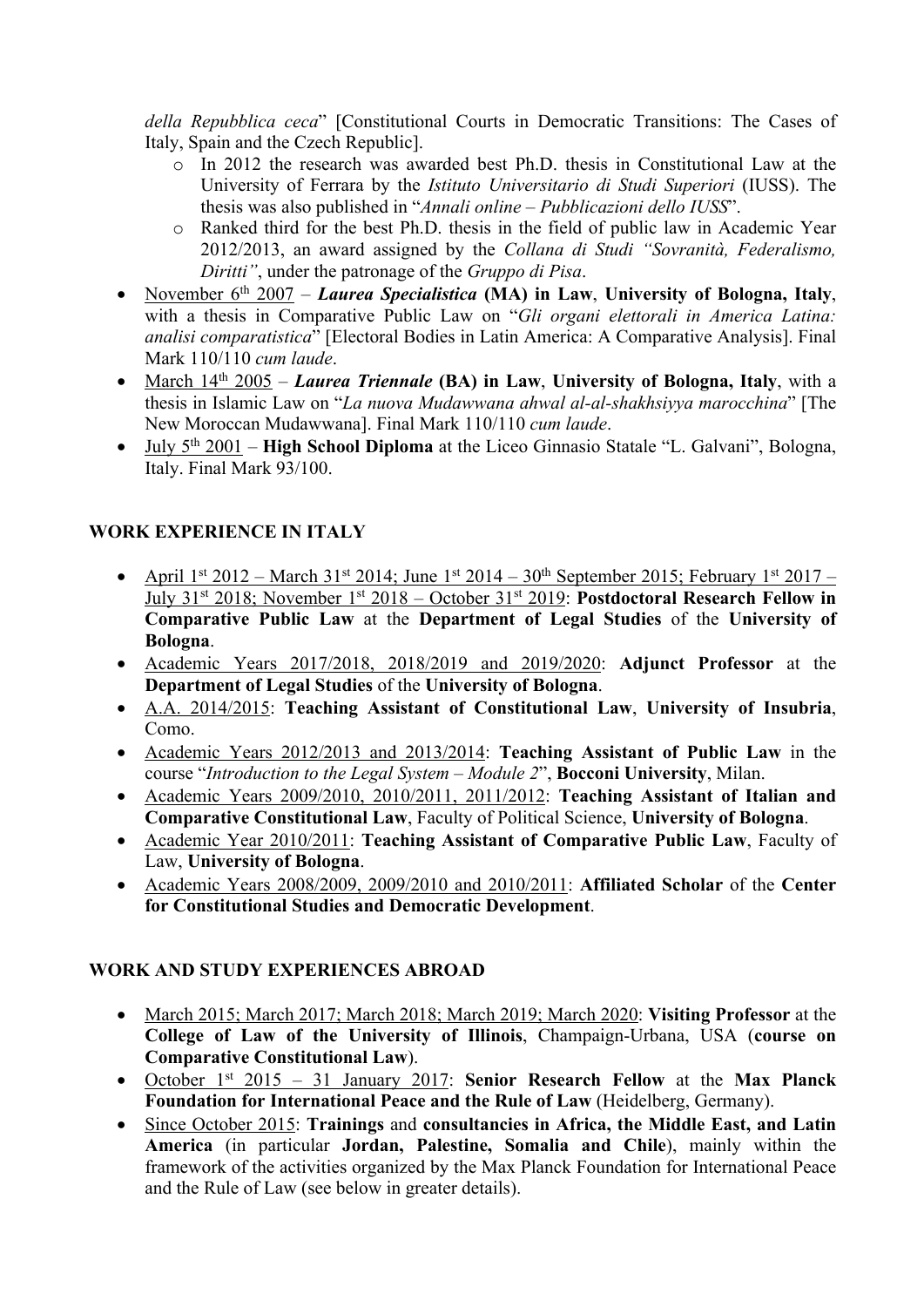- Coordinator of the **Sarajevo Study Trip** (2010, 2011, 2012, 2013, 2014 and 2015 editions), organized by the Center for Constitutional Studies and Democratic Development. 2009 edition: participation as a student.
- **Member of the Faculty** in the 2018 edition of the **study trip** to **Tangiers (Morocco)**, organized by the School of Law of the University of Bologna.
- **Member of the Faculty** of the *European Union and Legal Reform* **Summer School** (2010 and 2014 editions) in Igalo-Herzeg Novi (**Montenegro**), organized by the Center for Constitutional Studies and Democratic Development. 2009 edition: participation as a student.
- June 30<sup>th</sup> July 11<sup>th</sup> 2014 Participation to the **Summer Course on "Constitutionbuilding in Africa"**, organized by the Central European University, in cooperation with International IDEA & Friedrich Ebert Foundation, **Central European University, Budapest (Hungary)**.
- November  $25<sup>th</sup> 30<sup>th</sup> 2013$  Research period in **Casablanca** and **Rabat (Morocco)**, for the project "*Management and Use of Natural Resources and their Potential for Economic and Social Development: The Moroccan Case Study*", funded by the Istituto Affari Internazionali (IAI) and the OCP Foundation.
- April 17th July 2nd 2012 **Visiting scholar** at the **Benjamin N. Cardozo School of Law**, **New York City, USA**.
- September  $9<sup>th</sup> 17<sup>th</sup> 2011$  Research period in **Accra (Ghana)**, for the project "*Constitutional Design and Conflict Management in Ghana*", funded by the University of Texas at Austin.
- April 24th May 9th 2010 **Visiting researcher** at the *Universidad del País Vasco* (**Bilbao, Spain**), to carry out research concerning the topic object of the PhD thesis.
- March 1st June 1st 2007 **Visiting student** at the *Instituto de Investigaciones Juridicas* of the *Universidad Nacional Autónoma de México* (UNAM), **Mexico City, Mexico**, to carry out research concerning the topic object of the final dissertation.

## **TEACHING ACTIVITIES IN ITALY AND ABROAD**

- Academic Year 2021/2022:
	- o Course on **Comparative Public Law** (30 hours, in Italian) at the **University of Bologna School of Law**.
	- o Module on **Constitutions and Constitutionalism in Non-Consolidated Democracies**, in the course on **Comparative Constitutionalism** (30 hours, in English) at the **University of Bologna School of Law**.
	- o Module on **Women and Gender in Islamic Countries**, in the course on **Gender and the Law** (16 hours, in English), at the **University of Bologna School of Law**.
	- o Module on **Separation of Powers and Forms of Government**, in the course on **Foundations of Public Comparative Law** (12 hours, in English)**,** at the **University of Bologna School of Law**.
- Academic Year 2020/2021:
	- o Course on **Comparative Constitutionalism** (60 hours, in English) at the **University of Bologna School of Law**.
	- o Course on **Illiberal Democracies. The Crisis of Constitutionalism in the XXI Century** (24 hours, in Italian), at the **University of Bologna School of Law.**
	- o Module on **Women and Gender in Islamic Countries**, in the course on **Gender and the Law** (16 hours, in English), at the **University of Bologna School of Law**.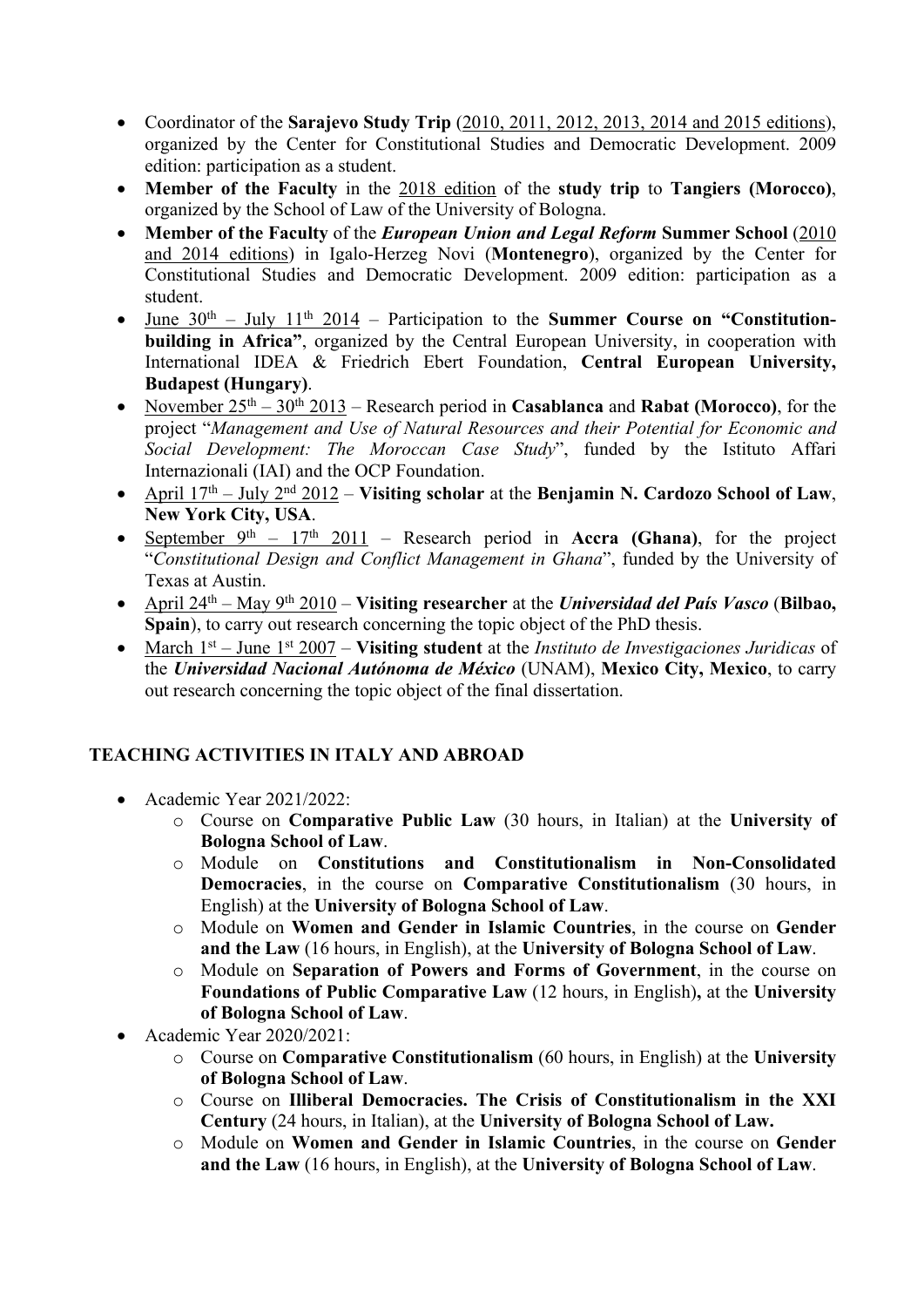- o January 2021: two **modules** (10 hours, in Spanish) on "*Sistemas judiciales comparados*" in the **Masters** on "*Justicia constitucional y derechos humanos*", **University of Bologna Department of Legal Studies**.
- Academic Year 2019/2020:
	- o Course on **Illiberal Democracies. The Crisis of Constitutionalism in the XXI Century** (24 hours, in Italian), at the **University of Bologna School of Law.**
	- o Modules on **Constitutionalism in African and Arab Countries**, in the course on **Comparative Constitutionalism** (24 hours, in English), and on **Women and Gender in Islamic Countries**, in the course on **Gender and the Law** (16 hours, in English), at the **University of Bologna School of Law**.
	- o February 2020: two **seminars** (8 hours, in Spanish) in the "*Programa de posdoctorado en derecho para doctores iberoamericanos*", **Faculty of Law, San Bernardo do Campo (Sao Paulo), Brazil**.
	- o March 2020: **Visiting Professor** at the **College of Law of the University of Illinois**, Urbana-Champaign, USA (**course on Comparative Constitutional Law**, 12 hours, in English).
- Academic Year 2018/2019:
	- o Module on **Constitutionalism in African and Arab Countries**, in the course on **Comparative Constitutionalism** (24 hours, in English), at the **University of Bologna School of Law**.
	- o March 2019: **Visiting Professor** at the **College of Law of the University of Illinois**, Urbana-Champaign, USA (**course on Comparative Constitutional Law**, 12 hours, in English).
	- o June-July 2019: two **seminars** (6 hours, in Spanish) in the specialization course on *Derechos humanos y Justicia constitucional* **for Latin American judges**, at the University of Bologna School of Law.
	- o June 2019: two **seminars** (3 hours, in Spanish) in the *summer school* for the students of the *Universidad Interamericana de Puerto Rico*, at the University of Bologna School of Law.
- Academic Year 2017/2018:
	- o Module on **Constitutionalism in African and Arab Countries**, in the course on **Comparative Constitutionalism** (24 hours, in English), at the **University of Bologna School of Law**.
	- o March 2018: **Visiting Professor** at the **College of Law of the University of Illinois**, Urbana-Champaign, USA (**course on Comparative Constitutional Law**, 12 hours, in English).
	- o July 2018: two **seminars** (6 hours, in Spanish) in the specialization course on *Derechos humanos y Justicia constitucional* **for Latin American judges**, at the University of Bologna School of Law.
	- o June 2018: two **seminars** (3 hours, in Spanish) in the *summer school* for the students of the *Universidad Interamericana de Puerto Rico*, at the University of Bologna School of Law.
	- o Seminar (2 hours) in the 2018 edition of the study trip in **Tangiers (Morocco)**, organized by the University of Bologna School of Law.
- Academic Year 2016/2017:
	- o March 2017: **Visiting Professor** at the **College of Law of the University of Illinois**, Urbana-Champaign, USA (**course on Comparative Constitutional Law**, 12 hours, in English).
- Academic Year 2014/2015: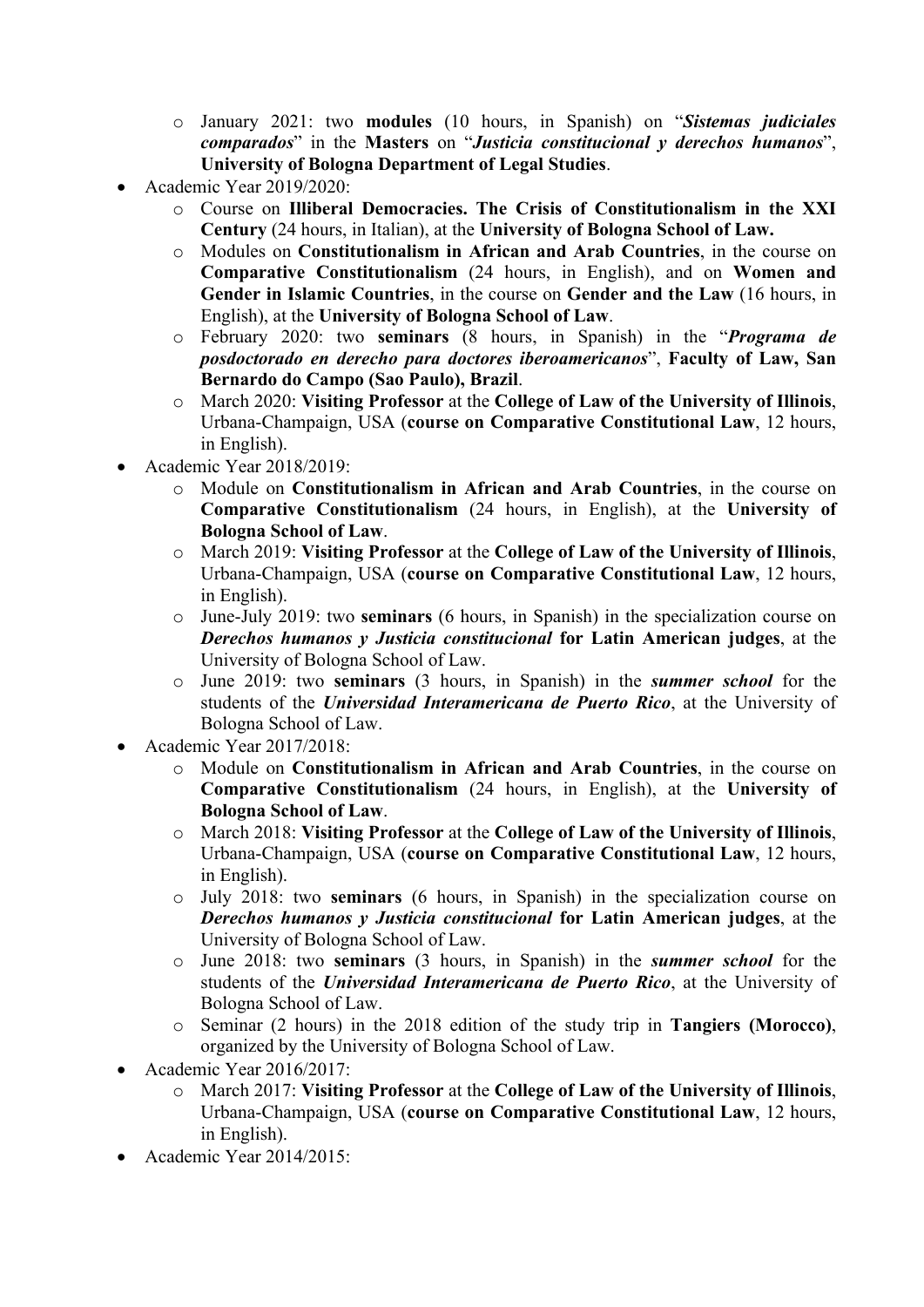- o March 2015: **Visiting Professor** at the **College of Law of the University of Illinois**, Urbana-Champaign, USA (**course on Comparative Constitutional Law**, 12 hours, in English).
- Academic Year 2013/2014:
	- o Four seminars (8 hours, in English) in the course **"Introduction to the Legal System – Module 2"**, **Bocconi University**, Milan, Italy.
	- o Two seminars (in English) in the 2014 edition of the *European Union and Legal Reform Summer School*, organized by the CCSDD and the University of Belgrade, Igalo-Herzeg Novi (**Montenegro**).
- Academic Years 2010/2011, 2011/2012, 2012/2013, 2013/2014, 2014/2015, 2016/2017, 2017/2018, and 2018/2019: Seminars (in Italian and in English) in the **courses of Comparative Public Law, Comparative Constitutionalism** and **Gender and the Law**, **University of Bologna School of Law**.
- Academic Years 2009/2010, 2010/2011, 2011/2012: Seminars (in Italian) in the courses on **Italian and Comparative Constitutional Law** and **Public Law**, **University of Bologna Faculty of Political Science**.
- 2011: Two seminars (in English) in the 2011 edition of the *Summer Study Abroad Program* organized by the **Brooklyn Law School (New York) and by the Loyola Law School (Los Angeles)** in Bologna.
- 2010: Two seminars (in English) in the 2010 edition of the *European Union and Legal Reform Summer School*, organized by the CCSDD and the University of Belgrade, Igalo-Herzeg Novi (**Montenegro**).

## **SCHOLARSHIPS**

- Winner of a three-year scholarship provided by the Johns Hopkins University SAIS Bologna Center (George Lawrence Abernethy Endowment) at the Center for Constitutional Studies and Democratic Development (Academic years 2008/2009, 2009/2010 and 2010/2011) to carry out research on the project "*Electoral Management in Transitional Countries*".
- Winner of a scholarship provided by the University of Bologna at the *Universidad Nacional Autónoma de México*, Mexico City, Mexico, to carry out research concerning the topic object of the final dissertation.

#### **MEMBERSHIPS AND RESEARCH PROJECTS**

- 2021: member of the Evaluation Committee for the Bar Exam (Italy).
- 2021: Anonymous reviewer of one book proposal for the publisher *Editoriale Scientifica*.
- 13 May 2021: member of the Evaluation Committee defence of postdoctoral thesis in the framework of the "*Programa de posdoctorado en derecho para doctores iberoamericanos*" (organized by the University of Bologna and the Instituto para el desarrollo constitucional).
- Since January 1st, 2021: Member of the Editorial Board of the Book Series "*Sovranità Federalismo, Diritti*" (Editoriale Scientifica).
- December 2020 January 2021: member of the Evaluation Committee Essay Competition on "Democrazie interrotte: come tutelare i diritti umani e i loro difensori nella crisi dello stato di diritto?", organized by the European Law Students' Association (ELSA), and by Amnesty International Bologna.
- 2020: Anonymous reviewer of one book proposal for Pretoria University Law Press (PULP).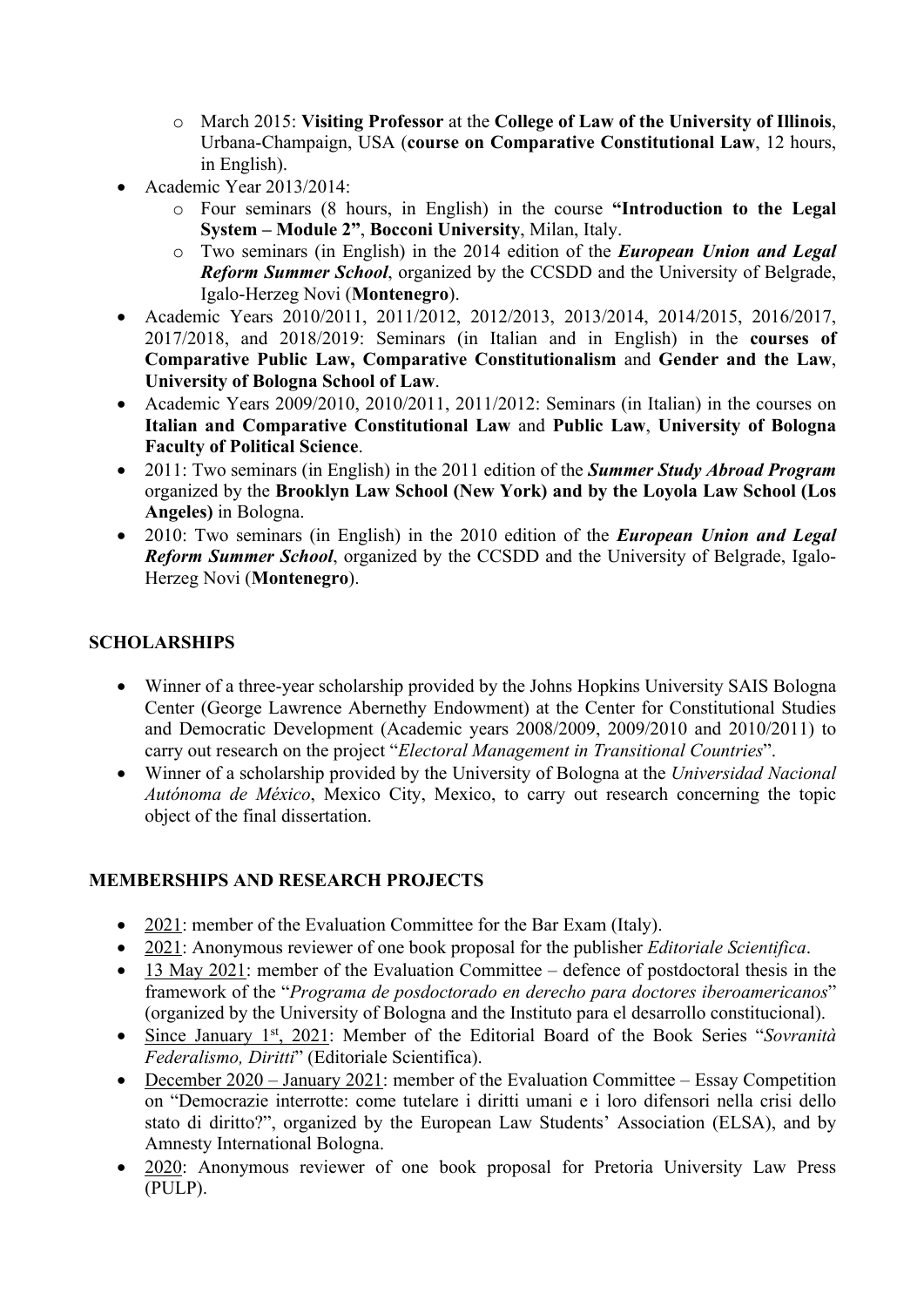- 2020: Member of the Evaluation Committee admission of Ph.D. candidates in Legal Studies at the University of Bologna Department of Legal Studies  $(36<sup>th</sup>$  cycle – A.Y. 2020/2021).
- 2020: Anonymous reviewer of one book proposal for Cambridge University Press.
- 2020: Cofounder, together with Siraj Khan and Islam Khalifa, of the MENA Legal Network, a network of international and constitutional lawyers aimed at developing a better understanding of current legal developments in the MENA Region, in an independent, autonomous and nonpartisan manner.
- Anonymous reviewer for the journals "*Nuovi Autoritarismi e Democrazie*", "*Percorsi costituzionali*", "*Archivio giuridico*", "*Nuove autonomie*", "*Perspectives on Federalism*", "*Revista de Estudios Políticos*", "*Zeitschrift für Recht und Islam*" and "*Digest of Middle East Studies*".
- Since April 2017: member of the *Osservatorio sulla giurisprudenza africana del Focus Africa di Federalismi.it – sezione Africa subsahariana anglofona e meridionale*.
- Since 2016: Member of the "*Osservatorio costituzionale – sezione Ordinamenti stranieri*" of the "*Associazione italiana dei costituzionalisti"* (AIC).
- Since 2015: Coordinator of the Sub-Group on "*Africa*" of the International Association of Constitutional Law (IACL) Research Group on "*Constitutionalism in Illiberal Democracies*"; since 2019: member of the International Association of Constitutional Law (IACL) Research Group on "Gender and Constitutions".
- 2015: Anonymous reviewer of one book proposal for Routledge.
- Since 2014: Member of the scientific and organizing committee of the Bologna-Illinois Conference series on "*Constitutional History: Comparative Perspectives*" (College of Law of the University of Illinois, School of Law of the University of Bologna; Center for Constitutional Studies and Democratic Development).
- Since 2014: Member of the Research Center "*Federalismo ed autonomie locali*" (University of Insubria).
- Since 2014: Member of the research center on "*Religioni, diritti ed economie nello spazio mediterraneo (REDESM) – Religion, Law and Economy in the Mediterranean Area*".
- 2013-2014: Researcher of the project "*Management and Use of Natural Resources and their Potential for Economic and Social Development: The Moroccan Case Study*", funded by the *Istituto Affari Internazionali* (IAI) and the *OCP Fondation*.
- Since academic year 2011/2012: Coordinator of the research project of the Center for Constitutional Studies and Democratic Development on "*Transitional Law and the Challenge of the Arab Spring*".
- 2011: Research assistant for the research project on "*Constitutional Design and Conflict Management in Ghana*", funded by the *University of Texas at Austin*.
- Academic years 2008/2009, 2009/2010 and 2010/2011: *Main Researcher* of the research project of the *Center for Constitutional Studies and Democratic Development* on "*Electoral Management Bodies: A Comparative Perspective*".
- 2010: Member of the research team of the Center for Constitutional Studies and Democratic Development on the Right to Housing, a project commissioned by the "Emilia Romagna" Region.
- Member of the Bologna University research team for a project funded by the Italian Ministry of University and Research (ex 40% 2007) "*Modelli di controllo dei procedimenti elettorali: dalle campagne elettorali al contenzioso sui risultati*".

## **PRESENTATIONS AT SEMINARS, WORKSHOPS AND CONFERENCES**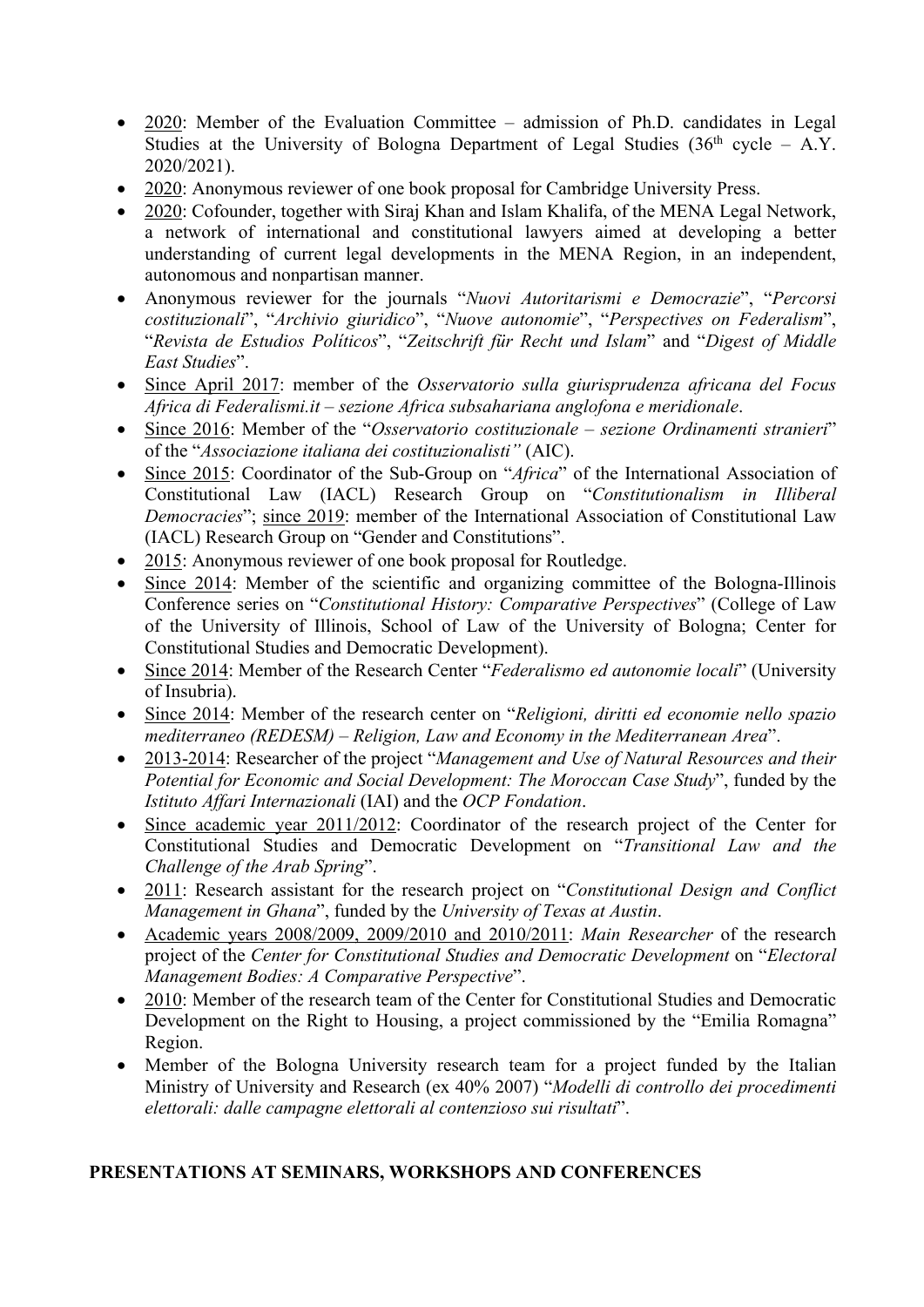- Presentation on "*States of Emergency and the Pandemic Crisis: What Role for Constitutional Courts?*", in the XXVI Biennial Colloquium of the Italian Association of Comparative Law, University of Bologna, Bologna, 21-23 October 2021.
- Presentation on "*2011-2021: A Decade of Constitutional Transformations in the Arab World*", in the course on "*Constitutional Development and Democratisation*", Johns Hopkins University SAIS Europe, Bologna, 4 October 2021.
- Presentation in the seminar on "*Emergencia constitucional y legislación de emergencia*" (the seminar was part of the course on "*Lecciones constitucionales en tiempos de crisis*"), organized by Universidad de Jaén, Spain, 29 September 2021.
- Presentation in the panel on "*Gender Equality: Religious Denial and Religious Support*", during the International Congress on "*G20 Interfaith Forum 2021. Peace Among Cultures, Understanding Between Religions*", organized by the Fondazione per le Scienze Religiose (FSCIRE), Bologna, 11-14 September 2021.
- Presentation on "*Elections, Constitution-making Processes and Legitimacy of Constitutions*", an event organized by the UNESCO Chair on Human Rights, Democracy and Peace and by the Constitutional Studies Center at An-Najah National University, Palestine, 29 March 2021.
- Presentation on "*La Costituzione della Giordania*", in the course of "*Islamic Law*", University of Bologna, 9 March 2021.
- Presentation in the seminar on "*Stati Uniti 2021: memoria, verità e riconciliazione?*", organized by Humanities in the European Research Area (HERA), Memory Laws in European and Comparative Perspectives (MELA), University of Bologna Department of Legal Studies, Bologna, 26 February 2021.
- Chair of the panel on "*States of Emergency in the MENA Region: Challenges, Trends and Perspectives*" in "*The Global Summit*", organized by the University of Texas at Austin and The International Forum on the Future of Constitutionalism, Austin, USA, 14 January 2021.
- Presentation on "*North Africa and the Middle East Following the Arab Spring: What Role for Constitutional Courts?*" in the International Congress on "*10 Years On: The People and the Protests*", organized by the Richardson Institute of the Lancaster University, United Kingdom, 18 December 2020.
- Presentation on "*Retroceso democrático y populismo: el papel de los Tribunales Constitucionales*" in the seminar on "*La democracia parlamentaria en la encrucijada de los populismos*" (the seminar was part of the course on "*Lecciones constitucionales en tiempos de crisis*") organized by Universidad de Jaén, Spain, 10 December 2020.
- Presentation on "*Pandemia e crisi dello Stato costituzionale: alcune riflessioni sui casi di Ungheria e Polonia*" in the Congress on "*Democrazie interrotte. Come tutelare i diritti umani e i loro difensori nella crisi dello stato di diritto?*", organized by the European Law Students' Association (ELSA), branches of Bologna e Ravenna, and by Amnesty International Bologna, 10 December 2020.
- Recorded lecture on "*La protección de las minorías religiosas en el sistema del Convenio Europeo de Derechos Humanos*" in the Curso Intensivo de Actualización "*El rol del Estado frente a las minorías y los grupos vulnerables*", organized by Scuola Superiore di Studi Giuridici dell'Università di Bologna, Instituto para el Desarrollo Constitucional (IDC) and Asociación Civil de Argentina, December 2020.
- Presentation on "*Tribunales constitucionales y estados de emergencia: una perspectiva comparada*" in the seminar on "*Emergencia constitucional, emergencia sanitaria y protección de los derechos fundamentales y sociales*" (the seminar was part of the course on "*Lecciones constitucionales en tiempos de crisis*"), organized by Universidad de Jaén, Spain, 29 October 2020.
- Presentation on "*Arab Constitutional Courts in Times of Emergency*", in the International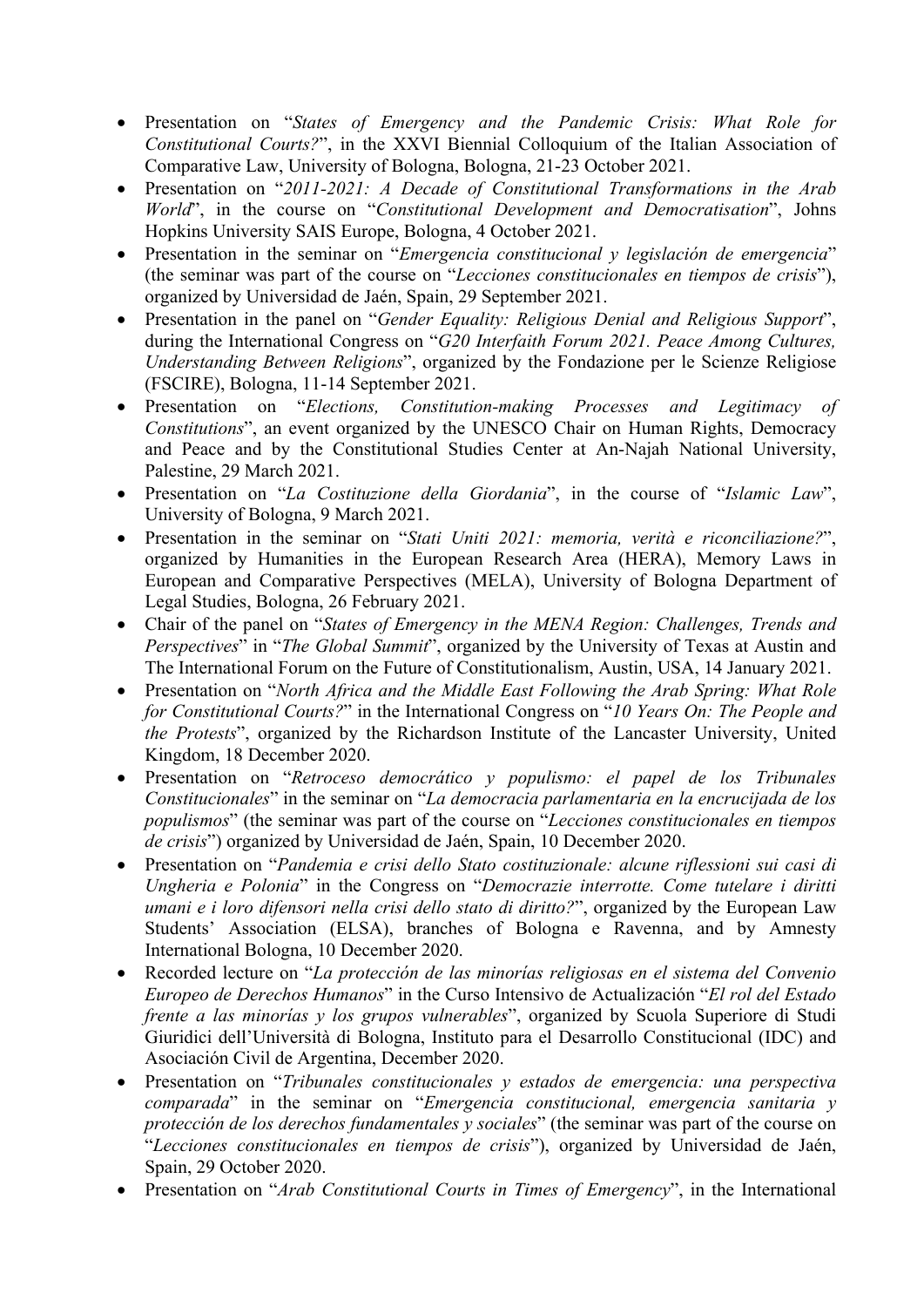Congress on "*Constitutions and State of Exception*", organized by An-Najah University, Palestine, 21 October 2020.

- Presentation on "*Comparative Constitutional History*", in the 2020 Annual Meeting of the American Society of Comparative Law ("*Comparative Legal History*"), USA, 15 October 2020.
- Presentation on "*La defensa de los derechos humanos en perspectiva comparada. El caso de Italia*" in the International Congress on "*El sistema no jurisdiccional de protección a derechos humanos, a debate*", organized by Red Internacional de Estudios Constitucionales and by Comisión de Derechos Humanos del Estado de México, Mexico, 13 October 2020.
- Presentation of my book "*European Constitutional Courts and Transitions to Democracy*" (together with Richard Kay, Gonçalo de Almeida Ribeiro and Gertrude Lübbe-Wolff), Book Launch Series of the Younger Comparativists Committee of the American Society of Comparative Law, 9 October 2020.
- Presentation on "*2010-2020: A Decade of Constitutional Transformations in the Arab World*", in the course on "*Constitutional Development and Democratisation*", Johns Hopkins University SAIS Europe, Bologna, Italy, 5 October 2020.
- Presentation on "*States of Emergency in the MENA Region: Introductory Remarks*", in the "*Expert Workshop on the State of Emergency and COVID-19 in the MENA Region*", organized by the MENA Legal Network, 16-17 July 2020.
- Presentation on "*Transitions to and From Democracy: What Role for Constitutional Courts?*, The Minerva Center for Human Rights, Buchmann Faculty of Law – Tel Aviv University, 22 April 2020.
- Presentation on "*La Costituzione della Giordania*", in the course on "*Islamic Law*", University of Bologna, Bologna, Italy, 30 March 2020.
- Presentation on "*Illiberal Democracies and the Crisis of Constitutionalism in Europe*", in the symposium on "*From the End of History to the Crisis of Liberal Democracy: A Symposium on Europe*", College of Law of the University of Illinois, Champaign-Urbana, USA, 4 March 2020.
- Presentation on "*Constitutional Reforms in the MENA Region Following the 'Arab Spring': The Start of a New Deal?*", in the course on "*Comparative Legal Traditions*", University of Milan, Milan, Italy, 27 November 2019.
- Presentation on "*La Ética en la formación del abogado en Italia*", in the International Conference on "*Ética en lo público*", organized by the Sala Jurisdiccional Disciplinaria del Consejo Superior de la Judicatura de Colombia, Cartagena de Indias, Colombia, 7-8 November 2019.
- Presentation on "*Constitution-building in New Democracies: Comparative Perspectives*" in the workshop on "*The Constitutional Principles of the Palestinian Constitution: Freedom, Equality, Pluralism and Social Justice*", Ramallah, Palestine, 25 June 2019.
- Discussant of six papers in the fourth edition of the International Conference on "*Constitutional History: Comparative Perspectives – Uses of History in Constitutional Adjudication*", Chicago, USA, 29-30 April 2019.
- Presentations on "*The Widening of Access to the Algerian Constitutional Council: The Introduction of the 'Exception of Unconstitutionality*'" and "*Constitutional Review in the MENA Region: Developments and Trends in a Comparative Perspective*" in the International Congress on "*Mapping Constitutional Control in the MENA Region: Recent Developments, Challenges and Reform Trends*", organized by the Konrad Adenauer Stiftung and the Arab Association of Constitutional Law, Beirut, Lebanon, 15-17 April 2019.
- Presentation on "*Transiciones políticas y constitucionales en el mundo árabe: reformas, desafíos y perspectivas*", in the course on "*Seminario de Actualidad Internacional II*", Universidad Pontificia Comillas ICAI-ICADE, Madrid, Spain, 22 March 2019.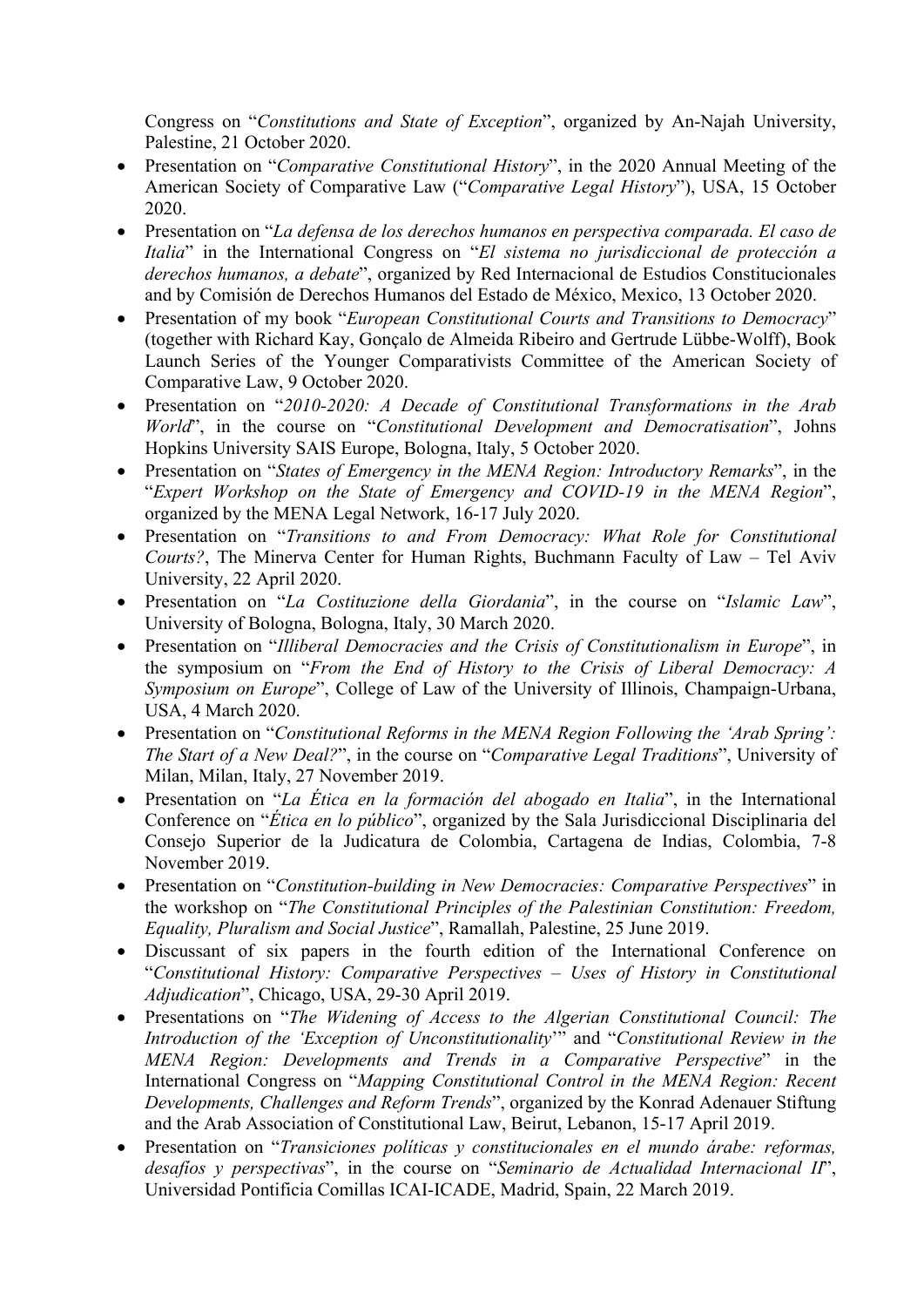- Presentation on "*La Costituzione della Giordania*", in the course on "*Islamic Law*", University of Bologna, Bologna, Italy, 15 March 2019.
- Presentation on "*Secessione: il caso catalano*", in the course on "*Diritto regionale*", University of Bologna, Bologna, Italy, 14 March 2019.
- Presentation on "*Challenges to Democracy at Home and Abroad*" (with J. Mazzone and J. Ross), College of Law of the University of Illinois, Champaign-Urbana, USA, 5 March 2019.
- Presentation of the paper "*Three Generations of European Constitutional Courts in Transition to Democracy*", in the course on "*Constitutional Law Colloquium*", College of Law of the University of Illinois, Champaign-Urbana, USA, 4 March 2019.
- Presentation on "*The Role of European Constitutional Courts in Constitutional Transitions*", in the course on "*Comparative Constitutional Law*", University of Trento, Trento, Italy, 6 December 2018.
- Short presentation on the right to peace in the Congress on "*Il diritto alla pace fondamento dell'Europa. Confronti sul messaggio di Papa Francesco ad un anno dalla sua visita a Bologna*", Facoltà teologica dell'Emilia Romagna – University of Bologna, Istituto Veritatis Splendor, Bologna, Italy, 30 October 2018.
- Discussant of the paper "*30 Years after the Fall of the Berlin Wall. Transitional Criminal Justice in Germany*" by Moritz Vormbaum, in the seminar series on "*Time, Memory and Criminal Law*", University of Bologna, Bologna, Italy, 28 September 2018.
- Presentation on "*Constitution-making Processes in North Africa after the "Arab Spring": What Role for Public Participation?*" (with T. Abbiate), in the International Congress on "*PluralAfrica. Politics, Knowledge and Social Dynamics in Time and Space*", University of Bologna, Bologna, Italy, 5-7 September 2018.
- Presentation on "*La Primavera araba in Tunisia*", Tuscia University Bar Association of Viterbo, Viterbo, Italy, 29 June 2018.
- Presentation of the paper "*Constitutional Courts in the MENA Region following the Arab Uprisings: The Start of a New Deal?*", in the X World Congress of the International Association of Constitutional Law (workshop on "*Illiberal Democracies*"), Seoul, South Korea, 18-22 June 2018.
- Discussant of the paper "*La costruzione dell'immagine del fascismo repubblicano attraverso i giudizi delle Corti d'Assise straordinarie*" by Toni Rovatti, in the seminar series on "*Time, Memory and Criminal Law*", University of Bologna, Bologna, Italy, 22 May 2018.
- Presentation on "*Constitutional Reforms in the MENA Region Following the "Arab Spring": Comparative Perspectives*", in the course on "*Comparative Constitutional Law*", LUISS Guido Carli University, Rome, Italy, 8 May 2018.
- Presentation on "*Religione e Costituzione nel mondo arabo*", Camplus College, Bologna, Italy, 18 April 2018.
- Presentation on "*La Costituzione della Giordania*", in the course on "*Islamic Law*", University of Bologna, Bologna, Italy, 10 April 2018.
- Discussant of the paper "*The Promise of Judicial Appointments in the Promised Land: Law and Politics in the Formation of the Israeli Judiciary*" by Amnon Reichman, College of Law of the University of Illinois, Champaign-Urbana, USA, 9 March 2018.
- Presentation of the paper "*Separation of Powers and Forms of Government in the MENA Region following the "Arab Spring": A Break with the Past?*", in the course "*Constitutional Law Colloquium*", College of Law of the University of Illinois, Champaign-Urbana, USA, 26 February 2018.
- Presentation on "*Constitutional Transitions and External Influences: The Case of the MENA Region following the Arab Spring*", in the course on "*Constitutional Development and*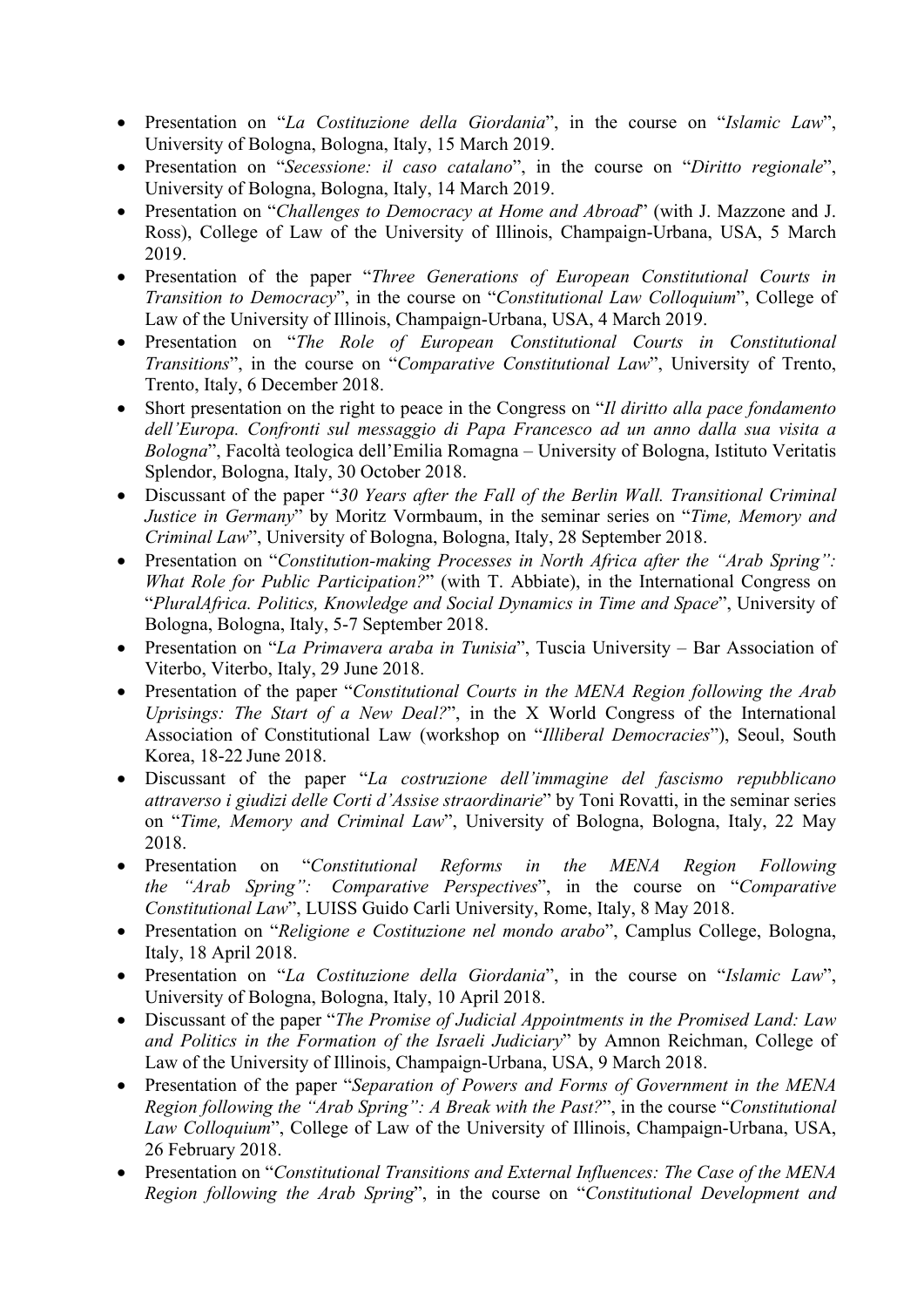*Democratisation*", Johns Hopkins University SAIS Europe, Bologna, Italy, 16 February 2018.

- Presentation on "*El papel de los tribunales constitucionales europeos en la consolidación de la democracia*" (a presentation of my book "*Corti costituzionali e transizioni democratiche. Tre generazioni a confronto*"), at the seminar of the "*Grupo de Historia Intelectual de la Política Moderna: Lenguajes, conceptos, discursos*", University of the Basque Country, Bilbao, Spain, 2 February 2018.
- Presentation on "*Constitutional Courts and Peace Processes: The Case of Colombia*", in the 10th International Law Congress of the Ankara Bar Association on "*Global Crisis of Constitutionalism*", Ankara, Turkey, 11-14 January 2018.
- Presentation on "*Identità che mutano. Il caso della Catalogna*", University of Bologna, Bologna, Italy, 29 November 2017.
- Discussant of the paper "*The Role of a National Parliament in the EU Accession Process: Pace Setter, Rubber Stamper or Somewhere in Between*" by Uroš Ćemalović, Master in Parliamentary Procedures and Legislative Drafting, LUISS Guido Carli University, Rome, Italy, 20 November 2017.
- Presentation of the paper "*Separation of Powers and Forms of Government in the MENA Region following the "Arab Spring": A Break with the Past?*", in the third edition of the International Congress on "*Constitutional History: Comparative Perspectives*", University of Bologna, Bologna, Italy, 13-14 November 2017.
- Presentation on "*Partecipazione popolare nei procedimenti costituenti: Marocco e Tunisia a confronto*", in the course on "*Comparative and European Constitutional Law*", University of Florence, Florence, Italy, 31 October 2017.
- Presentation of the paper "*The State of Exception in the Arab World: Still a "Paradigm of Government"?*", in the international Congress on "*The State of Exception in the Middle East*", Lancaster University, Lancaster, United Kingdom, 21 July 2017.
- Presentation of the paper "*Separation of Powers and Forms of Government in the MENA Region following the "Arab Spring": A Break with the Past?*", in the international Congress on "*The Separation of Powers. A Global Constitutional Dialogue*", University of Milan, Milan, Italy, 22 May 2017.
- Discussant of the paper "*Taming the Prince: The Colombian Constitutional Court and Rights Review of Executive Emergency Power*" by Andrea Katz, in the Roundtable of the International Association of Constitutional Law (IACL) on "*Constitutional Adjudication: Traditions and Horizons*", University LUISS Guido Carli, Rome, Italy, 5-6 May 2017.
- Presentation of the paper "*Constitutional Courts in the MENA Region Following the Arab Uprisings: The Start of a New Deal?*", in the international Congress on "*Constitution Building in Palestine and Beyond*", An-Najah University, Nablus, Palestine, 3-4 May 2017.
- Presentation of my book "*Corti costituzionali e transizioni democratiche. Tre generazioni a confronto*", in the PhD program on "*Comparative Public Law*, University of Siena, Siena, Italy, 12 April 2017.
- Presentation of my book "*Corti costituzionali e transizioni democratiche. Tre generazioni a confronto*", in the PhD program on "*Constitutional Justice and Fundamental Rights*", University of Pisa, Pisa, Italy, 7 April 2017.
- Discussant of the book "*Comparative Criminal Procedure*", edited by J.E. Ross and S.C. Thaman (Edward Elgar Publishing, 2016), College of Law of the University of Illinois, Champaign-Urbana, USA, March 3rd, 2017.
- Presentation of the paper "*Cittadinanza e nazionalità in Nord Africa e Medio Oriente alla luce delle recenti riforme costituzionali*", in the Congress on "*La cittadinanza in Francia e in Italia: proposte di riforma e prospettive future*", University of Bologna, Bologna, Italy, 24 October 2016.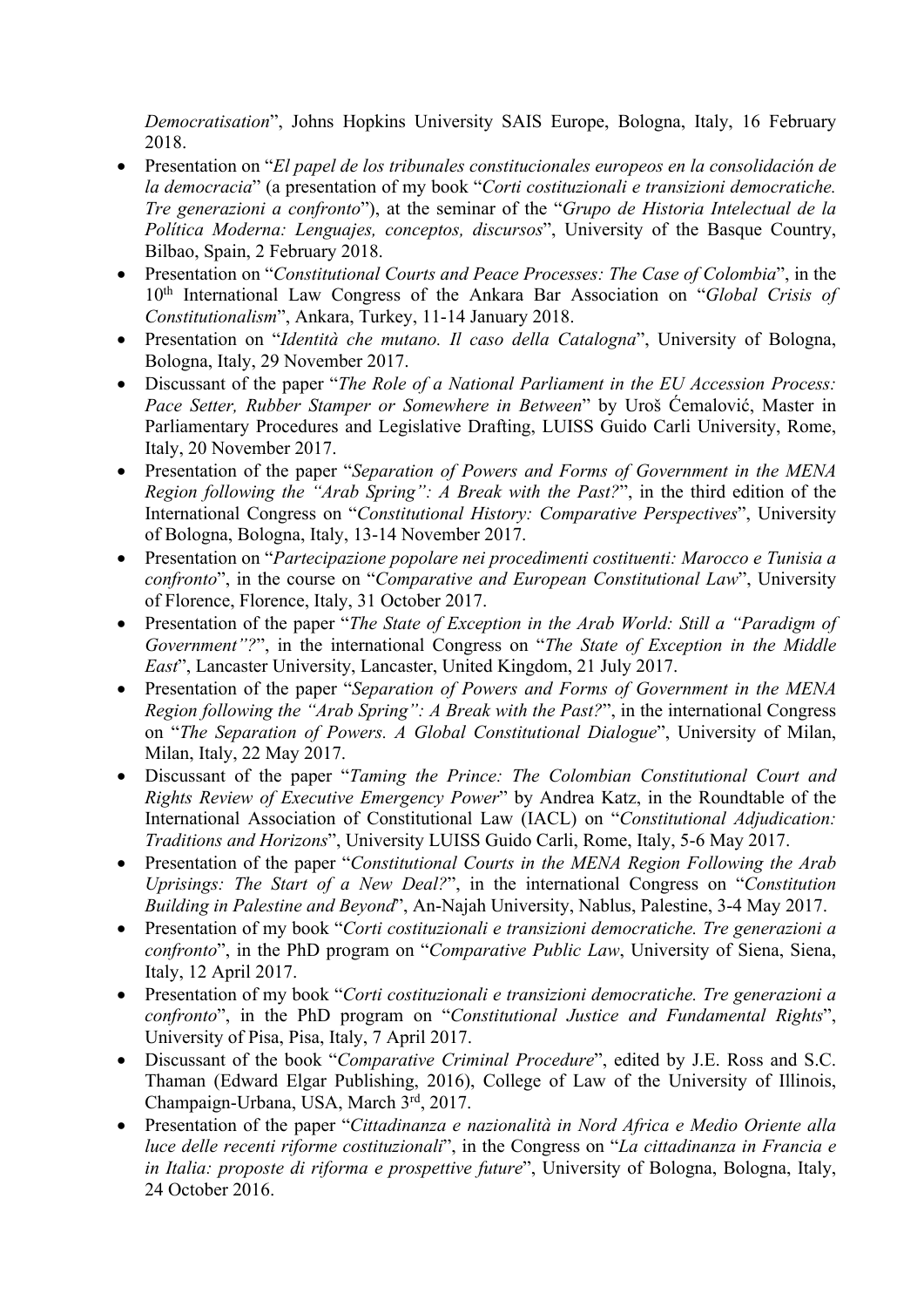- Presentation of the paper "*The Implementation of Gender Sensitive Constitutions in the MENA Region: Challenges and Perspectives*", in the International Congress on "*Rethinking the Transition Process in Syria: Constitution, Participation and Gender Equality*", University of Padua, Padua, Italy, 3 October 2016.
- Presentation of the paper "*Plebiscite: An Old but still Fashionable Instrument"*, in the second edition of the International Congress "*Constitutional History: Comparative Perspectives*", Chicago, USA, April 12-13, 2016.
- Presentation on "*Corte costituzionale e transizione alla democrazia: la sentenza n. 1 del*  1956", Università dell'Insubria, Como, Italy, April 29<sup>th</sup>, 2015.
- Presentation of my book chapter on *"The Pilot of Limited Change. Mohammed VI and the Transition in Morocco"*, during the presentation of the book "*Political and Constitutional Transitions in North Africa: Actors and Factors*", Bocconi University, Milan, Italy, March 24th, 2015.
- Presentation on *"Constitutional Transitions"*, College of Law of the University of Illinois, Champaign-Urbana, USA, March 6<sup>th</sup>, 2015 (with J. Mazzone).
- Presentation of my book chapter on *"The Pilot of Limited Change. Mohammed VI and the Transition in Morocco"*, during the presentation of the book "*Political and Constitutional Transitions in North Africa: Actors and Factors*", Johns Hopkins University SAIS Washington, Washington D.C., USA, February 26<sup>th</sup>, 2015.
- Presentation of the paper "*La transizione costituzionale in Marocco: più ombre che luci*", in the Congress "*Costituzioni e costituzionalismi nel mondo arabo-islamico*", Università degli Studi "L'Orientale", Naples, Italy, 4<sup>th</sup>-5<sup>th</sup> December 2014.
- Presentation on *"Transitions, Elections, Democracy. The Role of Comparative Constitutional Law"*, in the *Law Seminar Series*, Johns Hopkins University, Bologna, October  $9<sup>th</sup>$ , 2014 (with S. Pennicino).
- Presentation of the paper "*Three Generations of European Constitutional Courts in Transition to Democracy*", in the first edition of the International Congress "*Constitutional History: Comparative Perspectives*", University of Bologna, October 6<sup>th</sup> – 7<sup>th</sup>, 2014.
- Presentation on *"Recent Developments in Constitution Building Processes: The Case of Morocco"*, in the Congress "*Constitution Building in Africa*", Central European University, Budapest, July  $4<sup>th</sup> - 5<sup>th</sup>$ , 2014.
- Presentation of the paper "*Will Surviving Constitutionalism in Morocco and Jordan Work in the Long Run? A Comparison with Three Past Authoritarian Regimes*" in the IX<sup>th</sup> World Congress of the International Association of Constitutional Law, Oslo, June  $16<sup>th</sup> - 20<sup>th</sup>$ , 2014 (workshop on "*The Constitution and Illiberal Democracies*").
- Presentation of the paper "*Constitution-making and Implementation: Lessons from Morocco*", Jean Monnet Annual Conference: "*An Evolving EU Engaging a Changing Mediterranean Region*", Dar l-Ewropa, Valletta, Malta, October 15th, 2013.
- Presentation of the paper "*The Pilot of Limited Change. Mohammed VI and the Transition in Morocco*", Faculty Lecture Series, College of Law of the University of Illinois, Champaign-Urbana, USA, April 2nd, 2013.
- Presentation on "*The King, the Reforms and the 2011 Constitution: A Democratic Transition in Morocco?*", in the International Congress "*Constitutional Transformations in the Arab World following the Arab Spring: Comparative Models*", Johns Hopkins University, Bologna, Italy, February  $7<sup>th</sup>-8<sup>th</sup>$ , 2013
- Presentation of the paper "*Electoral Management Bodies in Transitional Countries. Influences From the Outside and Constitutional Implications at a Domestic Level*" in the Workshop "*Electoral Management in Transitional Countries*", Johns Hopkins University, Bologna, Italy, April 2011.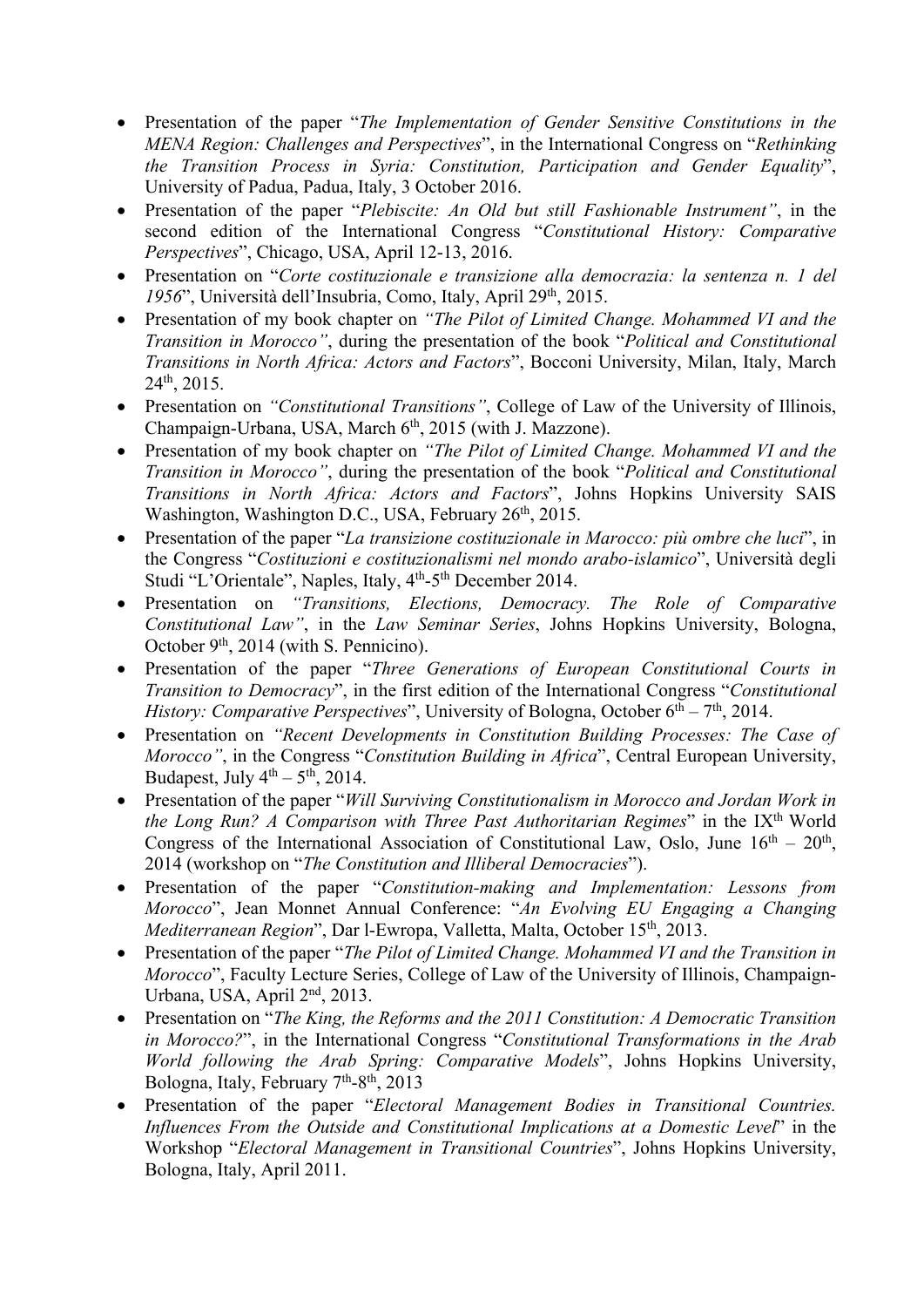- Presentation of the paper "*The Constitutional Courts as the Guardians of "Substantive" Transitions: With Special Reference to Italy, Spain and the Czech Republic*" in the VIII<sup>th</sup> World Congress of the International Association of Constitutional Law, Mexico City, Mexico, December 6<sup>th</sup> – 10<sup>th</sup>, 2010 (workshop on "*Constitutional Principles and Democratic Transitions*").
- Presentation on "*La (im)procedibilità dell'azione penale nei confronti del Capo dello Stato in pendenza di mandato (nota a margine della l. n. 124 del 2008)*" in the Congress "*Il lodo ritrovato. Una quaestio ed un referendum sulla legge n. 124 del 2008*", University of Ferrara, Italy, March 27<sup>th</sup>, 2009.

## **PUBLICATIONS**

#### **Monographs**

- F. BIAGI, *European Constitutional Courts and Transitions to Democracy*, Cambridge University Press, Cambridge (series "ASCL Studies in Comparative Law"), 2020, pp. 1- 254.
	- o Book review by D. Piqani, *A Tale of Three Constitutional Courts in Democratic Transitions*, in *European Constitutional Law Review*, vol. 17, no. 1, 2021, pp. 163-176.
- F. BIAGI, *Corti costituzionali e transizioni democratiche. Tre generazioni a confronto*, il Mulino, Bologna, 2016, pp. 1-308.
	- o Book reviews by T. Abbiate, in *Diritti comparati*, 5 September 2016, http://www.diritticomparati.it/limportanza-delle-corti-costituzionali-nei-processi-di-transizionerecensione-del-volume-f-biagi-cor/; G. Focardi, in *Il mestiere di storico*, vol. IX, 2017, p. 159, https://www.recensio.net/rezensionen/zeitschriften/il-mestiere-distorico/2017/1/ReviewMonograph390067453?set\_language=en; S. Romboli, in *Crónica Jurídica Hispalense. Revista de la Facultad de Derecho*, no. 15, 2017, pp. 317-330.

#### **Edited Volumes**

- F. BIAGI, J.O. FROSINI, J. MAZZONE (eds.), *Comparative Constitutional History. Volume 2: Uses of History in Constitutional Adjudication*, Brill, Leiden, 2022 (forthcoming).
- F. BIAGI, J.O. FROSINI, J. MAZZONE (eds.), *Comparative Constitutional History. Volume 1: Principles, Developments, Challenges*, Brill, Leiden, 2020, pp. 1-285.
- J.O. FROSINI, F. BIAGI (eds.), *Political and Constitutional Transitions in North Africa: Actors and Factors*, Routledge, London, 2015, pp. 1-184.
	- o Book reviews by P.L. Petrillo, in *Percorsi costituzionali*, no. 1-2, 2016; C. Sbailò, in *Alexis*, no. 4, 2015-2016, https://www.unikore.it/images/centrodiricerca/rivistaalexis/4numero/Recensione%20Ciro%20Sb ailò.pdf

#### **Articles in Peer Review Journals**

- F. BIAGI, *Constitution-Drafting After the Arab Spring. A Comparative Overview*, in *Indiana Journal of Global Legal Studies*, vol. 29.1, 2022 (forthcoming)
- F. BIAGI, *Estados de emergencia y crisis pandémica: algunas reflexiones sobre el papel de los tribunales constitucionales*, in *Asuntos constitucionales*, no. 1, 2021 (forthcoming)
- F. BIAGI, *Tunisia: stato di eccezione, concentrazione dei poteri e rischio di deriva illiberale*, in *Quaderni costituzionali*, no. 4, 2021 (forthcoming)
- F. BIAGI, *"*Progressive Judicialism*": il* Public Order Management Act *al vaglio della Corte costituzionale dell'Uganda*, in *Federalismi.it – Focus Africa*, no. 2, 2020, pp. 1-10.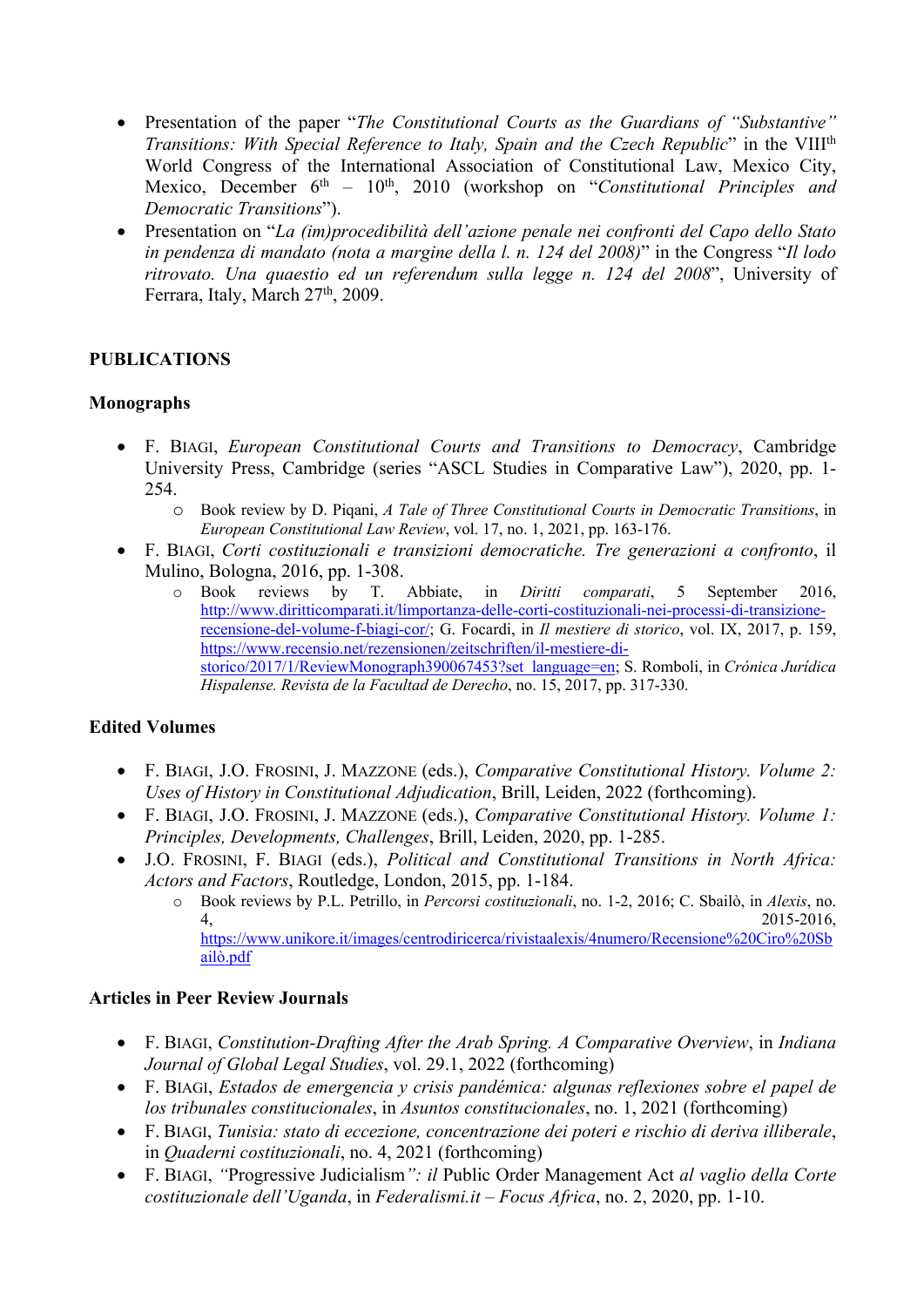- F. BIAGI, *Catalogna: alcune riflessioni intorno alla vicenda politico-giudiziaria di Quim Torra*, in *Quaderni costituzionali*, no. 2, 2020, pp. 408-411.
- F. BIAGI, *La giustizia costituzionale in Nord Africa e Medio Oriente in seguito alle*  primavere arabe, in *Quaderni costituzionali*, no. 3, 2019, pp. 645-664.
- F. BIAGI, *La Corte costituzionale dello Zimbabwe si pronuncia sulla validità delle prime elezioni del dopo-Mugabe*, in *Federalismi.it – Focus Africa*, no. 2/2019, 10 July 2019, pp. 1- 8.
- F. BIAGI, Tribunal Supremo *spagnolo e obbligo di ricollocazione: verso una giurisdizionalizzazione della* crisi migratoria*?*, in *Quaderni costituzionali*, no. 4, 2018, pp. 917-920.
- F. BIAGI, *The Separation of Powers and Forms of Government in the MENA Region following the "Arab Spring": A Break with the Past?*, in *Diritto pubblico comparato ed europeo*, no. 2, 2018, pp. 381-421 (then republished in F. Biagi, J.O. Frosini, J. Mazzone (eds.), *Comparative Constitutional History. Volume 1: Principles, Developments, Challenges*, Brill, Leiden, 2020, pp. 123-163).
- F. BIAGI, *L'Alta Corte del Kenya permette (nuovamente) ai non kenioti l'accesso al programma di formazione per gli aspiranti avvocati*, in *Federalismi.it – Focus Africa*, no. 1/2018, 21 March 2018, pp. 1-8.
- F. BIAGI, *Women's Citizenship and Rights in the MENA Region following the "Arab Spring": The Challenge of Constitutional Implementation*, in E. Ferioli (ed.), *La cittadinanza in Francia e in Italia: proposte di riforma e prospettive future*, *STALS – Panoptica Joint Issue*, 1/2017, pp. 110-133.
- F. BIAGI, *Chiusura dei campi per i rifugiati e rimpatrio "forzato": l'Alta Corte del Kenya fa valere il principio del non refoulement*, in *Federalismi.it – Focus Africa*, no. 2/2017, 20 November 2017, pp. 1-7.
- F. BIAGI, *The Algerian Constitutional Reform of 2016: A Critical Analysis*, in *Global Jurist*, vol. 17, no. 3, 2017, pp. 1-18.
- F. BIAGI, *Plebiscite: An Old but Still Fashionable Instrument*, in *University of Illinois Law Review*, vol. 2017, issue 2, pp. 713-737.
- F. BIAGI, *Tra innovazione e continuità: la riforma costituzionale algerina del 2016*, in *Osservatorio costituzionale*, vol. 3, 2016, pp. 1-25.
- F. BIAGI, *Will Surviving Constitutionalism in Morocco and Jordan Work in the Long Run? A Comparison with Three Past Authoritarian Regimes*, in *Cambridge Journal of International and Comparative Law*, vol. 3(4), 2014, pp. 1240-1259.
- F. BIAGI, *Three Generations of European Constitutional Courts in Transition to Democracy*, in *Diritto pubblico comparato ed europeo*, no. 2, 2014, pp. 985-1005.
- F. BIAGI, *La Monarchia nella Costituzione del Marocco del 2011*, in *Percorsi costituzionali*, no. 3, 2012, pp. 399-433.
- F. BIAGI, S. PENNICINO, *Proposta di modifica dell'art. 66 Cost.: una Commissione elettorale indipendente*, in *Percorsi costituzionali*, no. 1/2, 2012, pp. 237-267.
- F. BIAGI, *La* class action *in Israele: alcune riflessioni sui profili pubblicistici della legge n. 5766 del 2006*, in *Diritto pubblico comparato ed europeo*, no. 3, 2012, pp. 1181-1197.
- F. BIAGI, *Le Corti costituzionali nelle transizioni democratiche: i casi dell'Italia, della Spagna e della Repubblica ceca*, in *Annali on-line - Pubblicazioni dello IUSS*, vol. 5, no. 1, 2011, pp. 1-218 (available at http://annali.unife.it/iuss/article/view/685).
- F. BIAGI, *La sentenza sull'*Estatut de Catalunya *e la crisi di legittimazione del* Tribunal constitucional, in *Quaderni costituzionali*, no. 1, 2011, pp. 63-87.

## **Book Chapters**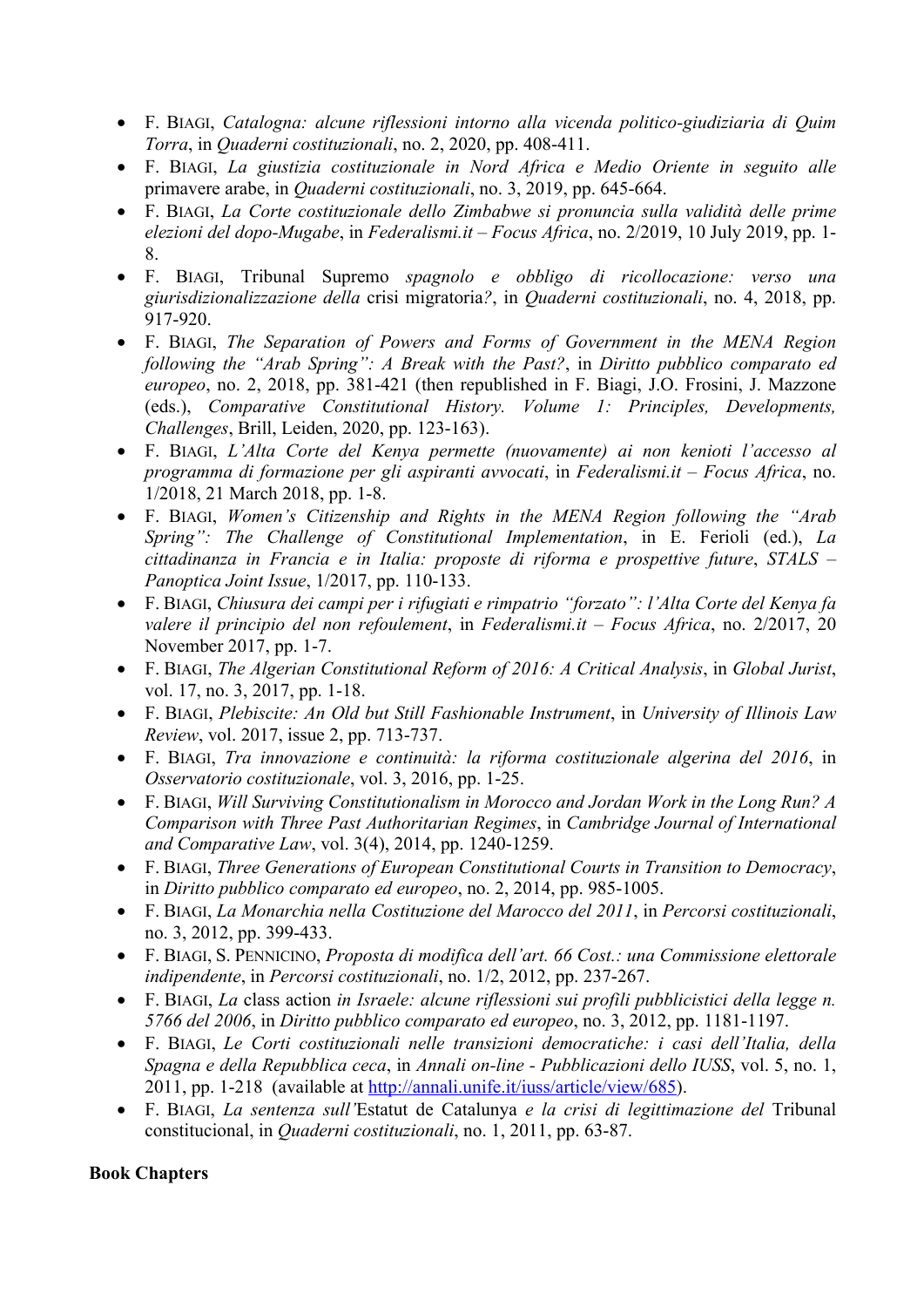- F. BIAGI, *Foreign Law in Constitutional Interpretation*, in R. Wolfrum, R. Grote, F. Lachenmann (eds.), *The Max Planck Encyclopedia of Comparative Constitutional Law*, Oxford University Press, Oxford, 2021 (forthcoming).
- F. BIAGI, *Constitutional Review After the Arab Spring: Reforms, Challenges and Perspectives*, in A. Schoeller-Schletter (ed.), *Constitutional Review in the Middle East and North Africa*, Nomos, Baden-Baden, 2021, pp. 95-118.
- F. BIAGI, *Constitutional Review in Algeria Following the 2016 Reform: With Particular Reference to the "Exception of Unconstitutionality"*. in A. Schoeller-Schletter (ed.), *Constitutional Review in the Middle East and North Africa*, Nomos, Baden-Baden, 2021, pp. 161-187.
- F. BIAGI, *Religion in Constitution-making Processes: Comparative Perspectives*, in S. Mancini (ed.), *Constitutions and Religion*, Edward Elgar, Cheltenham, 2020, pp. 253-271.
- F. BIAGI, *North Africa and the Middle East After the Arab Uprisings: A New Separation of Powers?*, in A. Baraggia, C. Fasone, L.P. Vanoni (eds.), *New Challenges to the Separation of Powers. Dividing Power*, Edward Elgar, Cheltenham, 2020, pp. 224-243.
- F. BIAGI, *Constitution-building in New Democracies: Comparative Perspectives*, in *Constitutional Principles in Palestine. Expanded Workshop Proceedings*, MIFTAH, Constitutional Studies Center, 2019, pp. 14-23 (also translated into Arabic).
- F. BIAGI, *Constitutional Developments in the MENA Region during Malta's EU Presidency*, in M. Harwood, S. Moncada, R. Pace (eds.), *Malta's EU Presidency. A Study into a Small State Presidency of the Council of the EU*, Malta University Publishing, 2018, pp. 62-74.
- F. BIAGI, *La Costituzione della Giordania*, in L. Mezzetti (ed.), *Codice delle Costituzioni. Volume VI.2 – Paesi islamici*, Cedam – Wolters Kluwer, Milano, 2018, pp. 35-52.
- F. BIAGI, *Women's Rights and Constitutional Implementation in the MENA Region: Challenges and Perspectives*, in C. Padovani, F. Helm (eds.), *Rethinking the Transition Process in Syria: Constitution, Participation, and Gender Equality*, Researchpublishing.net, 2018, pp. 143-155.
- F. BIAGI, *The 2011 Constitution-making Process in Morocco: A Limited and Controlled Public Participation*, in T. Abbiate, M. Böckenförde, V. Federico (eds.), *Public Participation in African Constitutionalism*, Routledge, London, 2017, pp. 55-68.
- F. BIAGI, *Plebiscite*, in R. Wolfrum, R. Grote, F. Lachenmann (eds.), *The Max Planck Encyclopedia of Comparative Constitutional Law*, Oxford University Press, Oxford, 2017, http://oxcon.ouplaw.com/home/mpeccol
- F. BIAGI, *The Separation and Distribution of Powers Under the New Moroccan Constitution*, in R. Grote, T.J. Röder (eds.), *Constitutionalism, Human Rights and Islam after the Arab Spring*, Oxford University Press, Oxford, 2016, pp. 495-512.
- F. BIAGI, *The Pilot of* Limited *Change. Mohammed VI and the Transition in Morocco*, in J.O. FROSINI, F. BIAGI (eds.), *Political and Constitutional Transitions in North Africa: Actors and Factors*, Routledge, London, 2015, pp. 50-80.
- J.O. FROSINI, F. BIAGI, *Transitions from Authoritarian Rule following the Arab Uprisings: A Matter of Variables*, in J.O. FROSINI, F. BIAGI (eds.), *Political and Constitutional Transitions in North Africa: Actors and Factors*, Routledge, London, 2015, pp. 134-173.
- J.O. FROSINI, F. BIAGI, *Introduction*, in J.O. FROSINI, F. BIAGI (eds.), *Political and Constitutional Transitions in North Africa: Actors and Factors*, Routledge, London, 2015, pp. 1-3.
- F. BIAGI, *El federalismo australiano*, in J. TAJADURA, J. DE MIGUEL BÁRCENA (eds), *Federalismos del siglo XXI*, Centro de estudios políticos y constitucionales, Madrid, 2014, pp. 367-412.
- F. BIAGI, *The 2011 Constitutional Reform in Morocco: More Flaws than Merits*, in *Jean Monnet Occasional Papers*, Institute for European Studies (Malta), n. 7/2014, pp. 1-19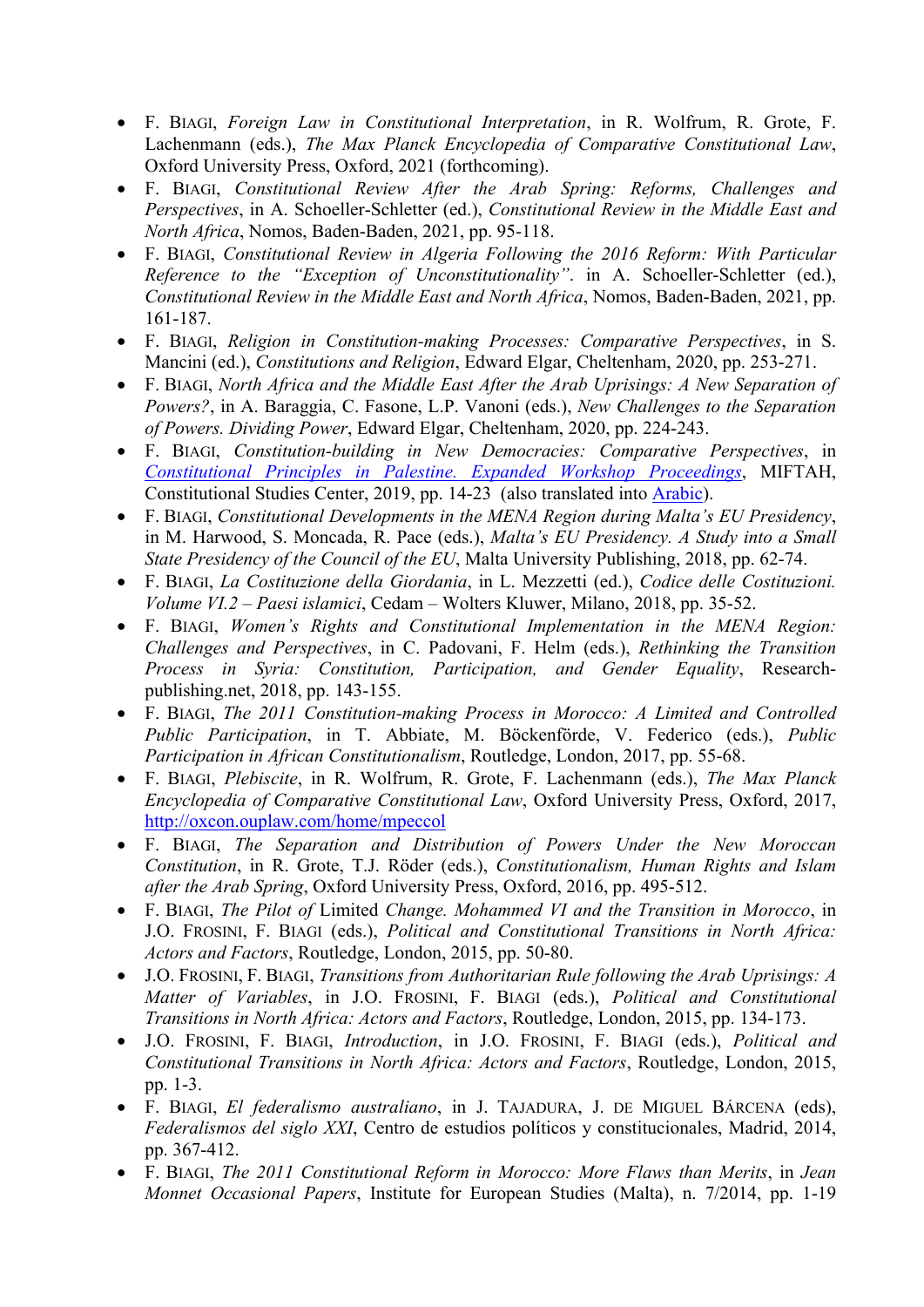(http://www.um.edu.mt/\_\_data/assets/pdf\_file/0020/208307/JM\_Occasional\_Paper\_no.\_7\_fi nal, 5th March update.pdf; also available at *Constitutionnet.org* (http://www.constitutionnet.org/vl/item/2011-constitutional-reform-morocco-more-flawsmerits) and at *Forum di Quaderni costituzionali* (http://www.forumcostituzionale.it/wordpress/images/stories/pdf/documenti\_forum/paper/0 461\_biagi.pdf).

- F. BIAGI, S. PENNICINO, *L'introduzione di una Commissione elettorale indipendente: una riforma costituzionale a complemento della modifica della legge elettorale*, in E. CATELANI, F. DONATI, M.C. GRISOLIA (eds.), *La giustizia elettorale*, Atti del Seminario svoltosi a Firenze il 16 novembre 2012, Editoriale Scientifica, Napoli, 2013, pp. 373-396.
- F. BIAGI, *Gli organismi nazionali per la parità: una prospettiva comparata,* in D. TEGA (ed.), *Le discriminazioni razziali ed etniche. Profili giuridici di tutela*, Armando Editore, Roma, 2011, pp. 235-259.
- F. BIAGI, S. PENNICINO, *Indipendenza e terzietà del controllo: i tribunali e le commissioni elettorali*, in L. PEGORARO, G. PAVANI, S. PENNICINO (eds.), *Chi controlla le elezioni? Verifica parlamentare dei poteri, tribunali, commissioni indipendenti*, Bononia University Press, Bologna, 2011, pp. 145-152.
- F. BIAGI, *I sistemi di contenzioso elettorale in America Latina*, in L. PEGORARO, G. PAVANI, S. PENNICINO (eds.), *Chi controlla le elezioni? Verifica parlamentare dei poteri, tribunali, commissioni indipendenti*, Bononia University Press, Bologna, 2011, pp. 153-175.
- L. AMEZCUA, F. BIAGI, *Messico*, in L. PEGORARO, G. PAVANI, S. PENNICINO (eds.), *Chi controlla le elezioni? Verifica parlamentare dei poteri, tribunali, commissioni indipendenti*, Bononia University Press, Bologna, 2011, pp. 188-209.
- F. BIAGI, *La (im)procedibilità dell'azione penale nei confronti del Capo dello Stato in pendenza di mandato (nota a margine della legge n. 124 del 2008)*, in R. BIN, G. BRUNELLI, A. GUAZZAROTTI, A. PUGIOTTO, P. VERONESI (eds), *Il lodo ritrovato. Una quaestio ed un referendum sulla legge n. 124 del 2008*, Atti del Seminario "preventivo" (Ferrara, 27 marzo 2009), Giappichelli, Torino, 2009 (e-book), pp. 51-58.

## **Book Reviews**

• F. BIAGI, *Recensione del volume di Tania Abbiate "La partecipazione popolare ai processi costituenti. L'esperienza tunisina" (Editoriale Scientifica, Napoli, 2016)*, in *Federalismi.it*, no. 4, 2017, pp. 1-5.

## **Other Publications**

- F. BIAGI, *La bocciatura della riforma costituzionale: quali conseguenze sul piano politicoistituzionale?*, in *Polithink*, 11 January 2017, http://www.polithink.eu
- F. BIAGI, *La triplice sfida del Marocco*, in *Aspenia online*, 2013, pp. 1-3 (available at https://www.aspeninstitute.it/aspenia-online/it/system/files/inline/Biagi\_ita\_160413.pdf)
- F. BIAGI (ed.), *European Union and Legal Reform 2010*, Clueb, Bologna, 2013, pp. 104.
- F. BIAGI, *The Constitutional Courts as the Guardians of "Substantive" Transitions: With Special Reference to Italy, Spain and the Czech Republic*, in S. PENNICINO (ed.), *European Union and Legal Reform 2009*, Clueb, Bologna, 2010, pp. 57-83
- F. BIAGI, *Il nuovo diritto di famiglia in Marocco*, in *Liberal Risk*, no 7, October 2005 (supplement of *Liberal*, no 32, October-November 2005), pp. 72-78 (available at http://www.liberalfondazione.it/tutti-i-numeri-di-risk/514-undici-motivi-per-cambiarelislam).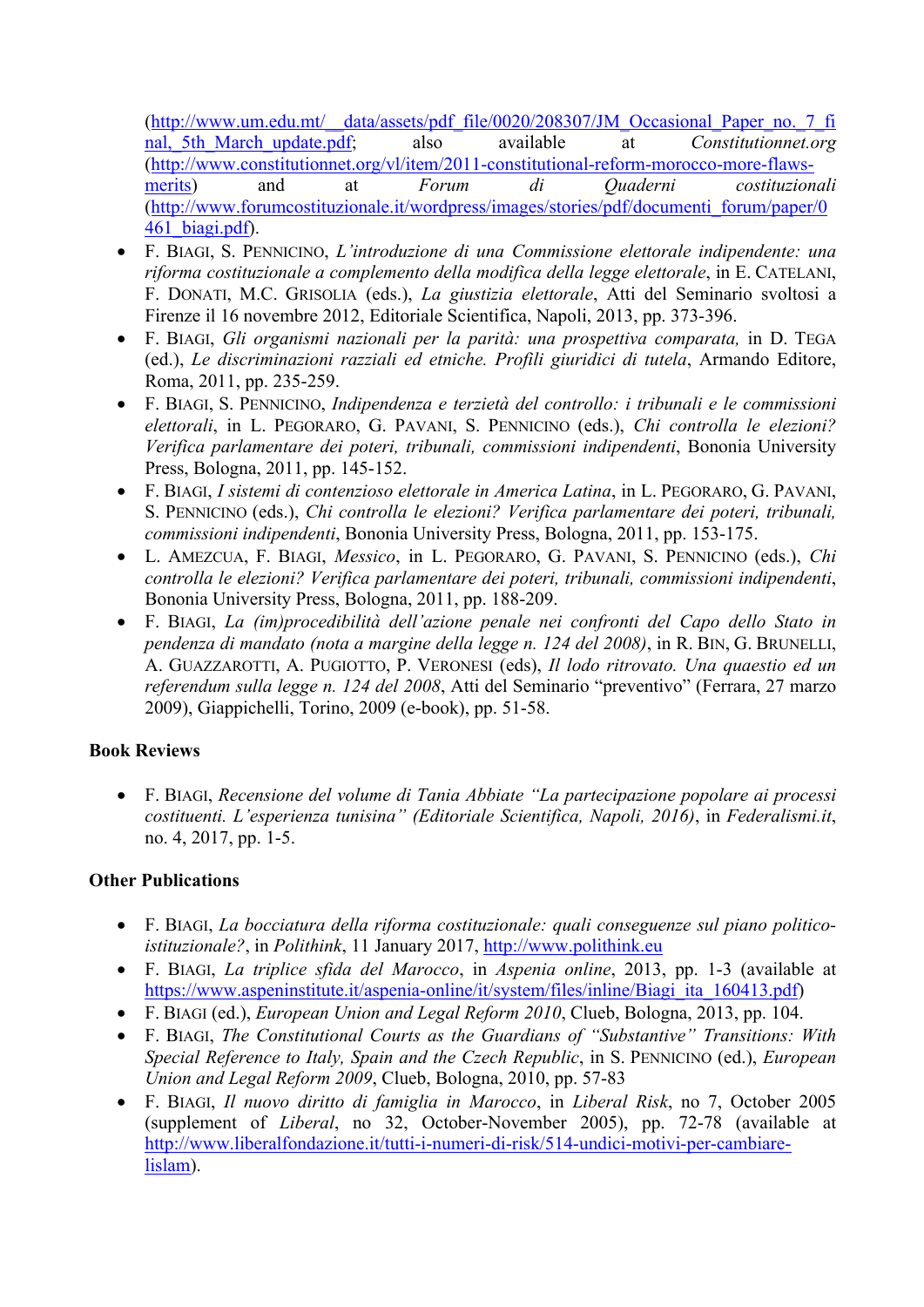#### **TRANSLATIONS**

- COSTITUZIONE DEL REGNO HASHEMITA DI GIORDANIA, in L. Mezzetti (ed.), *Codice delle Costituzioni. Volume VI.2 – Paesi islamici*, Cedam – Wolters Kluwer, Padova, 2018, pp. 53- 73 (from English to Italian).
- L. AMEZCUA, *Messico*, in L. PEGORARO, G. PAVANI, S. PENNICINO (eds), *Chi controlla le elezioni? Verifica parlamentare dei poteri, tribunali, commissioni indipendenti*, Bononia University Press, Bologna, 2011 (paragraphs 7.1, 7.2, 7.3, 8 e 9) (from Spanish to Italian).
- M. TWAL, *Decentramento politico versus decentramento amministrativo: implicazioni politiche dell'amministrazione locale in Giordania*, in H. KUDO, G. LADU, L. PEGORARO (eds.), *Municipi d'Oriente. Il governo locale in Europa orientale, Asia e Australia*, Donzelli Editore, Roma, 2008 (from English to Italian).
- R. C. PANGALANGAN, *L'autonomia locale nelle Filippine: alcuni problemi*, in H. KUDO, G. LADU, L. PEGORARO (eds.), *Municipi d'Oriente. Il governo locale in Europa orientale, Asia e Australia*, Donzelli Editore, Roma, 2008 (from English to Italian).
- H. SIEBERT, *Considerazioni sulla crisi del mercato del lavoro in Germania*, in *Diritto delle relazioni industrali*, no 4, XIV-2004 (from English to Italian).
- M. WEISS, *La partecipazione dei lavoratori nella Società Europea*, in *Diritto delle relazioni industrali*, no 1, XIII-2003 (from English to Italian).

**TRAININGS** (within the framework of the activities organized by the **Max Planck Foundation for International Peace and the Rule of Law**, unless otherwise indicated)

- 7 September 2020 **Online presentation** on "*Constitutional Courts and States of Emergency: Comparative Perspectives*" to the judges of the **Constitutional Court of Palestine**, within the framework of the "Constitutional Awareness Campaign". The event was organized by Women Media and Development (TAM) and the Constitutional Studies Center at An-Najah University, Palestine.
- 19-20 June 2019 **Amman**, Jordan: **Workshop** on "*Direct Individual Access to the Constitutional Court*" with the judges of the **Constitutional Court of Jordan**. Presentations on "*The Development of Direct Individual Access at Constitutional Courts in the MENA Region: The Case of the Constitutional Court of Kuwait*" and "*Obligations and Safeguards in Cases of Direct Individual Constitutional Complaints*".
- 14-15 March 2018 **Amman**, Jordan: **Workshop** on "*Competences and Jurisprudence of Constitutional Courts from a Comparative Perspective*" with the judges of the **Constitutional Court of Palestine**. Presentations on "*Jurisdiction and Competences of European Constitutional Courts from a Comparative Perspective*"; "*Modes of Interpretation in Constitutional Jurisprudence and Comparative Constitutional Court Practice*".
- 13-14 December 2017 **Amman**, Jordan: **Workshop** on "*Jurisprudence of Constitutional Courts on Standards for "Interest" and "Seriousness" in Challenges to the Constitutionality of Laws and Regulations from a Comparative Perspective*" with the judges of the **Constitutional Court of Jordan**. Presentations on "*'Interest' and 'Seriousness' in the Law and Jurisprudence of the Constitutional Court of France*"; "*'Interest' and 'Seriousness' in the Law and Jurisprudence of the Constitutional Court of Italy*".
- 25-26 September 2017 **Amman**, Jordan: **Roundtable** on "*The System of Referrals and Procedural Interactions between the Constitutional Court and the Court of Cassation of Jordan*" with the judges of the **Constitutional Court** and the **Court of Cassation of Jordan**. Presentation on "*Procedural and Substantive Requirements for Admissibility of Constitutional Claims: Comparative Perspectives*" (with S. Khan).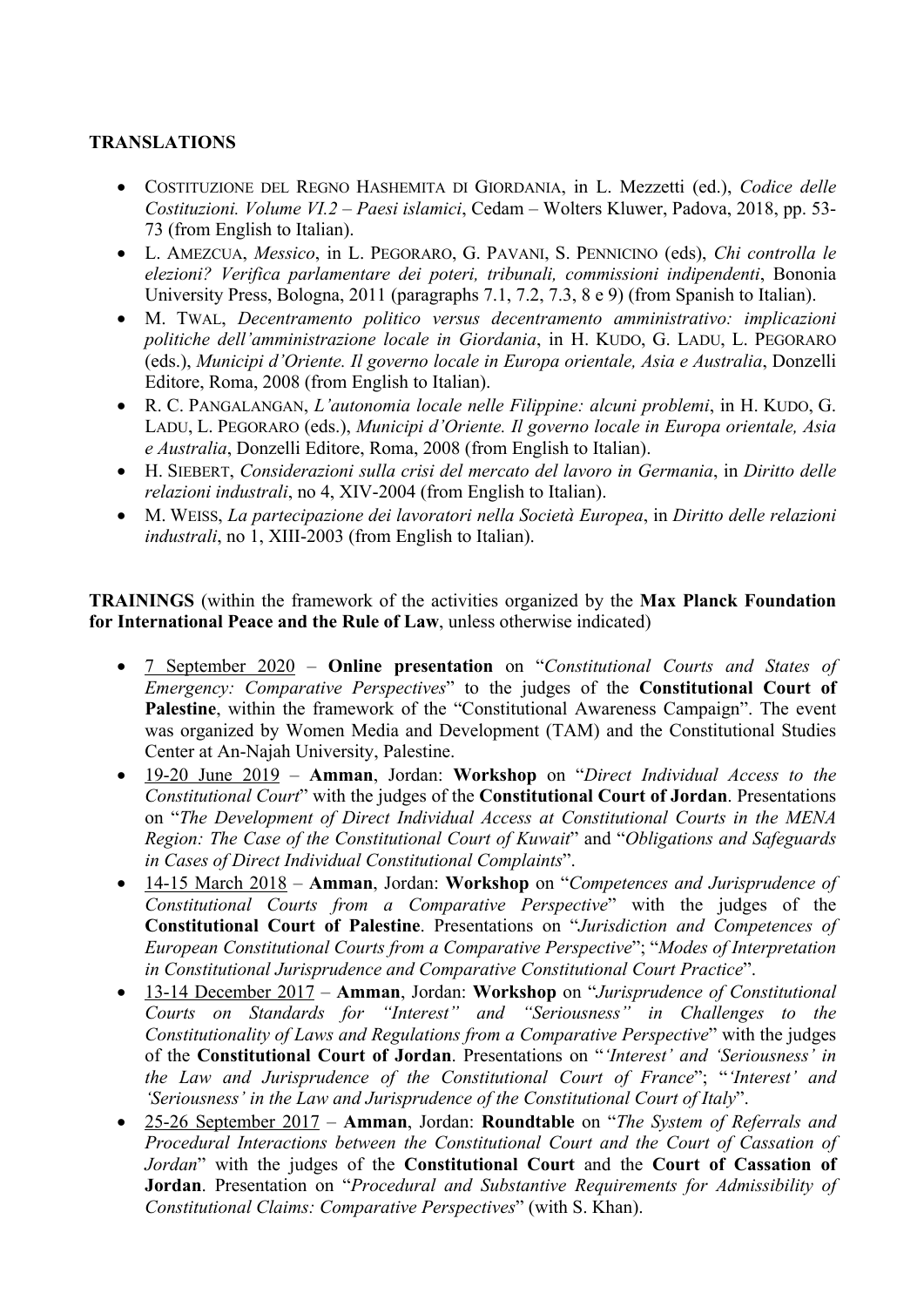- 30-31 July 2017 **Amman**, Jordan: **Workshop** on "*Challenges and Safeguards in the Protection of Fundamental Rights: States of Exception and Independence of the Judiciary*" with the **members of the Royal Court of the Kingdom of Jordan**. Presentations on "*States of Exception in Modern Constitutions: Comparative Perspectives*"; "*The Independence of the Judiciary in Modern Constitutions: Comparative Perspectives*".
- 26-27 and 29-30 March 2017 **Amman**, Jordan: **Workshop** on "*The Role and Function of Domestic Courts and the Constitutional Court of Jordan: The Application of International Human Rights Law from a Comparative Perspective*" with judges of the **Court of Cassation, Courts of Appeal, Military Courts and Sharia Courts of Jordan**. Presentations on "*The Roles and Functions of Constitutional Courts: A Comparative Overview*"; "*General Principles of International Treaty Law and Application of International Human Rights Conventions in the MENA Region*"; "*Legislative and Constitutional Reforms Related to Human Rights in the 21st Century: Opportunities and Challenges for the Jordanian Legal System*".
- 21-22 March 2017 **Amman**, Jordan: **Workshop** on "*Application of International Human Rights Law by the Constitutional Court and Domestic Courts from a Comparative Perspective*" with the judges of the **Constitutional Court of Jordan**. Presentations on "*Application of International Human Rights Conventions in the MENA Region: A Comparative Overview of Recent Trends*"; "*Legislative and Constitutional Reforms on Human Rights in the 21st Century: Opportunities and Challenges*".
- 15 December 2016 **Amman**, Jordan: **Workshop** on "*Constitutional Reforms in the MENA Region: A Comparative Overview*" with the **members of the Royal Court of the Kingdom of Jordan**. Presentation on "The Reforms of the Judiciary and the System of Constitutional Adjudication in the MENA Region following the 'Arab Spring'".
- 14 December 2016 **Amman**, Jordan: **Workshop** on "*Referral of Questions of Constitutionality to the Constitutional Court of Jordan: Key Issues*" with the judges of the **Court of Cassation of Jordan**. Presentation on "*Referral of Questions of Constitutionality to the Constitutional Court from Ordinary Courts: Substantive Requirements*".
- 13 December 2016 **Amman**, Jordan: **Workshop** on "*Referral of Questions of Constitutionality to the Constitutional Court of Jordan: Key Issues*" with the judges of the **Constitutional Court of Jordan**. Presentation on "*Referral of Questions of Constitutionality to the Constitutional Court from Ordinary Courts: Substantive Requirements*".
- 10-12 October 2016 **Heidelberg**, Germany: **Roundtable** on "*The Constitutional Court System in the Hashemite Kingdom of Jordan*" with the judges of the **Constitutional Court**  and the **Court of Cassation of Jordan**. Presentation on "*Procedural Gateways to Constitutional Courts: A Comparative Perspective*" (with S. Khan).
- 31 August 1 September 2016 **Amman**, Jordan: **Workshop** on "*Constitutional Adjudication and Interactions between the Constitutional Court, Apex Courts and Ordinary Courts*" with the judges of the **Court of Cassation of Jordan**. Presentations on "*Concrete Constitutional Review: The Case of France*"; "*Interactions between Apex Courts and Constitutional Courts: A Comparative Perspective*".
- 28-29 August 2016 **Amman**, Jordan: **Workshop** on "*Fundamental Principles of Constitutional Law*" with the members of the **Royal Court of the Kingdom of Jordan**. Presentations on "*The Roles and Functions of Constitutional Courts from a Comparative Perspective*"; "*Structural and Substantive Jurisdiction of the Constitutional Court of Jordan*"; "*The Influence of International Law on Constitutional Law*".
- 23-25 August 2016 **Amman**, Jordan: **Workshop** on "*Concrete Constitutional Review from a Comparative Perspective*" with the **judges of the Constitutional Court of Jordan**. Presentations on "*Ordinary Courts and the Question of Constitutionality – A Systemic*